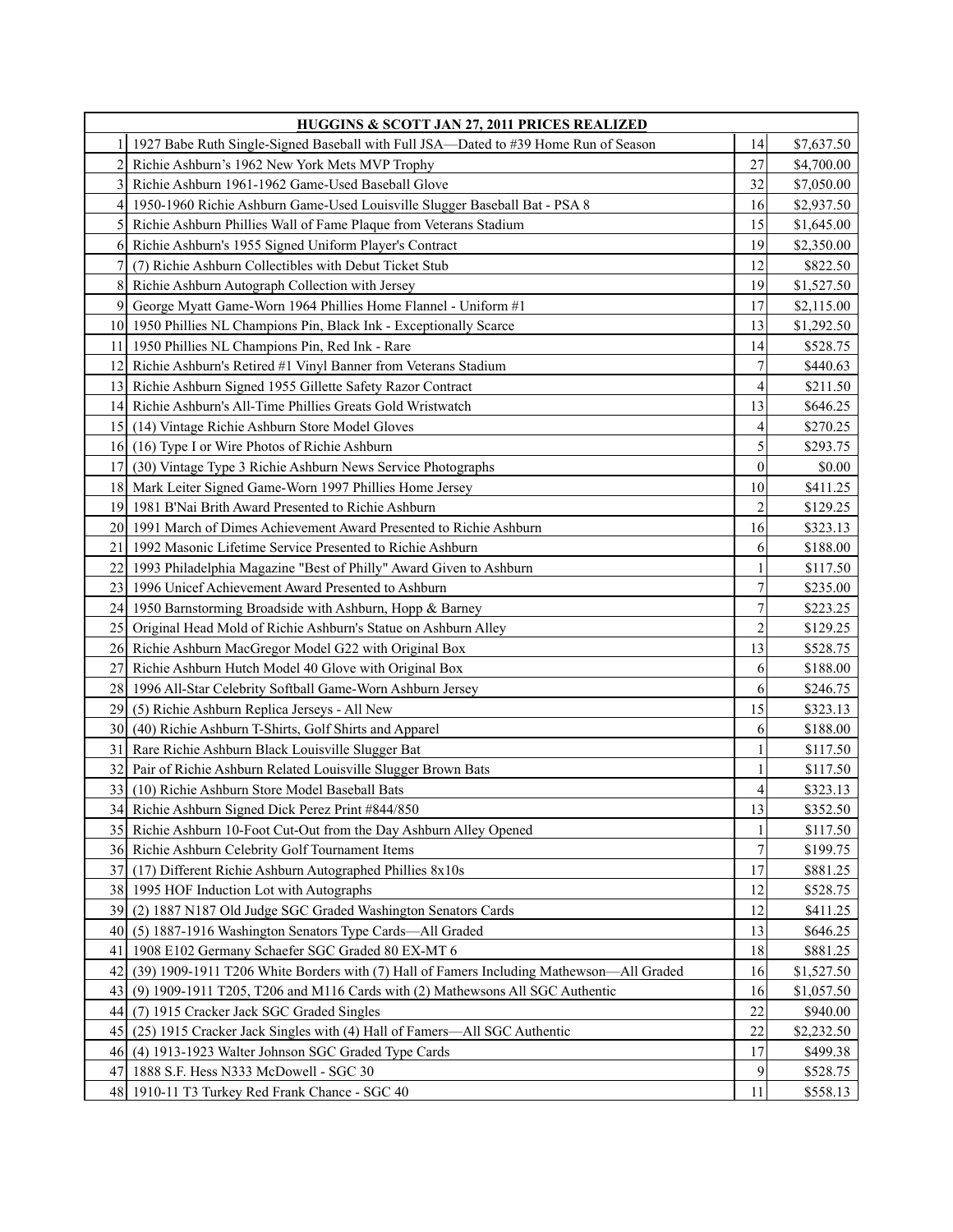| 8<br>50 1913 T200 Fatima Philadelphia Americans Team Card - PSA 5<br>\$499.38<br>13<br>1914 Cracker Jack Frank Chance - SGC 40<br>\$881.25<br>51<br>28<br>52<br>1932 U.S. Caramel #32 Babe Ruth & 1934 Goudey #61 Lou Gehrig—Both SGC Authentic<br>\$2,350.00<br>7<br>53 1933 Goudey #159 Ossie Bluege Wrong Back with #144 Babe Ruth--SGC 30<br>\$323.13<br>21<br>54<br>(6) 1932-1957 Baseball Hall of Famers with Foxx & Hornsby—All SGC Authentic<br>\$998.75<br>19<br>\$940.00<br>(4) 1934-1958 Dodger & Yankees Star Cards with Gehrig All PSA<br>55<br>(12) 1948-1952 Bowman Baseball PSA Graded Stars with (3) Williams<br>17<br>56<br>\$1,645.00<br>9<br>57<br>1951 Bowman #305 Willie Mays Rookie PSA 5<br>\$1,175.00<br>58 1951 Bowman #253 Mickey Mantle Rookie PSA 4<br>11<br>\$3,525.00<br>59 1952 Topps Baseball #1 Andy Pafko - PSA 4.5<br>16<br>\$470.00<br>60 1952 Topps Baseball #261 Willie Mays - PSA 5<br>12<br>\$940.00<br>(3) 1952 Topps Baseball PSA 6 Graded High Numbers with Black<br>14<br>\$940.00<br>61<br>9<br>(6) 1952 Topps Baseball PSA Graded Star Lot With Spahn and Snider<br>62<br>\$763.75<br>19<br>1953 Topps #244 Willie Mays SGC 84<br>\$1,880.00<br>63<br>(7) 1953 Topps Baseball Graded Stars with PSA 6 Paige<br>11<br>64<br>\$1,292.50<br>9<br>65<br>(10) 1953 Topps Baseball High-Grade PSA Graded Stars & High Numbers<br>\$1,175.00<br>14<br>(3) 1953 Bowman Color Dodgers with Campanella, Reese & Snider—All PSA 5-6<br>\$705.00<br>66<br>(4) 1953 Bowman Baseball Color Yankees - All PSA 6<br>13<br>\$998.75<br>67<br>(4) 1953 Bowman Baseball Color Stars - All PSA 7<br>68<br>11<br>\$1,645.00<br>(4) PSA Graded 1953 Bowman Color Baseball Yankees<br>10<br>\$558.13<br>69<br>(12) 1953 Bowman Color PSA Graded Star Grouping with Musial<br>10<br>70<br>\$1,175.00<br>13<br>71<br>(12) 1953 Bowman Color & Topps PSA Graded Cards with (3) Hall of Famers<br>\$411.25<br>13<br>721<br>(8) 1953-1962 Topps & Bowman Mickey Mantle Graded Cards--All PSA 1<br>\$646.25<br>73 I<br>1954 Topps Baseball #1 Ted Williams - PSA 7<br>6<br>\$646.25<br>9<br>74   1954 Topps Baseball PSA Graded Lot of (3) With Berra, Ford and J. Robinson<br>\$1,116.25<br>1955 Topps Roberto Clemente & Willie Mays - Both SGC Authentic<br>34<br>75 I<br>\$1,116.25<br>13<br>(19) 1955 Topps PSA Graded Cards with Williams, Aaron, Robinson & Koufax<br>\$2,232.50<br>76<br>12<br>1955 Topps Ted Williams & 1956 Topps Mickey Mantle SGC Graded Cards<br>77 I<br>\$705.00<br>15<br>78 (11) 1955-1970 Topps Hank Aaron PSA Graded Cards<br>\$940.00<br>79 1957-1984 Topps and Fleer SGC Graded Rookie Card Collection<br>16<br>\$587.50<br>1955 Topps Baseball Complete Set (206/206)<br>10<br>80I<br>\$1,880.00<br>81<br>1955 Bowman Baseball Complete Set of (320) With PSA 7 Mantle<br>16<br>\$2,820.00<br>12<br>82<br>1935 Detroit Free Press Tigers Supplement Complete Baseball Set of (18)<br>\$440.63<br>9<br>83<br>\$528.75<br>1950 Royal Desserts Complete Set (24/24)<br>17<br>84 1955 Topps Baseball Near Set of (196/206)<br>\$998.75<br>85 1955 Topps Near Set (184/206) with Many Stars<br>23<br>\$2,585.00<br>1953 Bowman Color and Black & White Complete Sets<br>14<br>86<br>\$998.75<br>1954 Johnston Cookies Near Set of (34/35) SGC Graded Cards--#4 on Registry<br>87<br>12<br>\$998.75<br>1962 Salada Coins Complete Presentation Set (180) with Original Box<br>16<br>88<br>\$1,645.00<br>89<br>1964 Topps Baseball Complete Set of (587)<br>20<br>\$2,115.00<br>1965 Topps Baseball Complete Set of (598)<br>14<br>90<br>\$1,175.00<br>1967 Topps Who Am I? Complete SGC Graded Set - #1 on Registry with Scarce Display Box & Wrapper<br>11<br>91<br>\$1,292.50<br>22<br>92<br>1968 Topps Baseball Complete Set (598/598)<br>\$2,350.00<br>17<br>93<br>1969 Topps Baseball Complete Set of (664)<br>\$1,527.50<br>1959 Topps Baseball Complete Set of (572)<br>17<br>941<br>\$1,057.50<br>1966 Topps Baseball Near Set of (541/598) Cards<br>13<br>95<br>\$705.00<br>1970 Topps Baseball Complete Set (720)<br>10<br>96<br>\$646.25<br>97<br>1971 Topps Baseball Complete Set of (752)<br>6<br>\$499.38 | 49 1913 T200 Fatima Boston Americans Team Card - PSA 5.5 | 15 | \$822.50 |
|-------------------------------------------------------------------------------------------------------------------------------------------------------------------------------------------------------------------------------------------------------------------------------------------------------------------------------------------------------------------------------------------------------------------------------------------------------------------------------------------------------------------------------------------------------------------------------------------------------------------------------------------------------------------------------------------------------------------------------------------------------------------------------------------------------------------------------------------------------------------------------------------------------------------------------------------------------------------------------------------------------------------------------------------------------------------------------------------------------------------------------------------------------------------------------------------------------------------------------------------------------------------------------------------------------------------------------------------------------------------------------------------------------------------------------------------------------------------------------------------------------------------------------------------------------------------------------------------------------------------------------------------------------------------------------------------------------------------------------------------------------------------------------------------------------------------------------------------------------------------------------------------------------------------------------------------------------------------------------------------------------------------------------------------------------------------------------------------------------------------------------------------------------------------------------------------------------------------------------------------------------------------------------------------------------------------------------------------------------------------------------------------------------------------------------------------------------------------------------------------------------------------------------------------------------------------------------------------------------------------------------------------------------------------------------------------------------------------------------------------------------------------------------------------------------------------------------------------------------------------------------------------------------------------------------------------------------------------------------------------------------------------------------------------------------------------------------------------------------------------------------------------------------------------------------------------------------------------------------------------------------------------------------------------------------------------------------------------------------------------------------------------------------------------------------------------------------------------------------------------------------------------------------------------------------------------------------------------------------------------------------------------------------------------------------------------------------------------------------------------------------------------------------------------------------------------------------------------------------------------------------------------------------------------------------------------------------------------------------------------------------------------------------------------------------------------------------------------------------------------------------------------------------------------------|----------------------------------------------------------|----|----------|
|                                                                                                                                                                                                                                                                                                                                                                                                                                                                                                                                                                                                                                                                                                                                                                                                                                                                                                                                                                                                                                                                                                                                                                                                                                                                                                                                                                                                                                                                                                                                                                                                                                                                                                                                                                                                                                                                                                                                                                                                                                                                                                                                                                                                                                                                                                                                                                                                                                                                                                                                                                                                                                                                                                                                                                                                                                                                                                                                                                                                                                                                                                                                                                                                                                                                                                                                                                                                                                                                                                                                                                                                                                                                                                                                                                                                                                                                                                                                                                                                                                                                                                                                                                         |                                                          |    |          |
|                                                                                                                                                                                                                                                                                                                                                                                                                                                                                                                                                                                                                                                                                                                                                                                                                                                                                                                                                                                                                                                                                                                                                                                                                                                                                                                                                                                                                                                                                                                                                                                                                                                                                                                                                                                                                                                                                                                                                                                                                                                                                                                                                                                                                                                                                                                                                                                                                                                                                                                                                                                                                                                                                                                                                                                                                                                                                                                                                                                                                                                                                                                                                                                                                                                                                                                                                                                                                                                                                                                                                                                                                                                                                                                                                                                                                                                                                                                                                                                                                                                                                                                                                                         |                                                          |    |          |
|                                                                                                                                                                                                                                                                                                                                                                                                                                                                                                                                                                                                                                                                                                                                                                                                                                                                                                                                                                                                                                                                                                                                                                                                                                                                                                                                                                                                                                                                                                                                                                                                                                                                                                                                                                                                                                                                                                                                                                                                                                                                                                                                                                                                                                                                                                                                                                                                                                                                                                                                                                                                                                                                                                                                                                                                                                                                                                                                                                                                                                                                                                                                                                                                                                                                                                                                                                                                                                                                                                                                                                                                                                                                                                                                                                                                                                                                                                                                                                                                                                                                                                                                                                         |                                                          |    |          |
|                                                                                                                                                                                                                                                                                                                                                                                                                                                                                                                                                                                                                                                                                                                                                                                                                                                                                                                                                                                                                                                                                                                                                                                                                                                                                                                                                                                                                                                                                                                                                                                                                                                                                                                                                                                                                                                                                                                                                                                                                                                                                                                                                                                                                                                                                                                                                                                                                                                                                                                                                                                                                                                                                                                                                                                                                                                                                                                                                                                                                                                                                                                                                                                                                                                                                                                                                                                                                                                                                                                                                                                                                                                                                                                                                                                                                                                                                                                                                                                                                                                                                                                                                                         |                                                          |    |          |
|                                                                                                                                                                                                                                                                                                                                                                                                                                                                                                                                                                                                                                                                                                                                                                                                                                                                                                                                                                                                                                                                                                                                                                                                                                                                                                                                                                                                                                                                                                                                                                                                                                                                                                                                                                                                                                                                                                                                                                                                                                                                                                                                                                                                                                                                                                                                                                                                                                                                                                                                                                                                                                                                                                                                                                                                                                                                                                                                                                                                                                                                                                                                                                                                                                                                                                                                                                                                                                                                                                                                                                                                                                                                                                                                                                                                                                                                                                                                                                                                                                                                                                                                                                         |                                                          |    |          |
|                                                                                                                                                                                                                                                                                                                                                                                                                                                                                                                                                                                                                                                                                                                                                                                                                                                                                                                                                                                                                                                                                                                                                                                                                                                                                                                                                                                                                                                                                                                                                                                                                                                                                                                                                                                                                                                                                                                                                                                                                                                                                                                                                                                                                                                                                                                                                                                                                                                                                                                                                                                                                                                                                                                                                                                                                                                                                                                                                                                                                                                                                                                                                                                                                                                                                                                                                                                                                                                                                                                                                                                                                                                                                                                                                                                                                                                                                                                                                                                                                                                                                                                                                                         |                                                          |    |          |
|                                                                                                                                                                                                                                                                                                                                                                                                                                                                                                                                                                                                                                                                                                                                                                                                                                                                                                                                                                                                                                                                                                                                                                                                                                                                                                                                                                                                                                                                                                                                                                                                                                                                                                                                                                                                                                                                                                                                                                                                                                                                                                                                                                                                                                                                                                                                                                                                                                                                                                                                                                                                                                                                                                                                                                                                                                                                                                                                                                                                                                                                                                                                                                                                                                                                                                                                                                                                                                                                                                                                                                                                                                                                                                                                                                                                                                                                                                                                                                                                                                                                                                                                                                         |                                                          |    |          |
|                                                                                                                                                                                                                                                                                                                                                                                                                                                                                                                                                                                                                                                                                                                                                                                                                                                                                                                                                                                                                                                                                                                                                                                                                                                                                                                                                                                                                                                                                                                                                                                                                                                                                                                                                                                                                                                                                                                                                                                                                                                                                                                                                                                                                                                                                                                                                                                                                                                                                                                                                                                                                                                                                                                                                                                                                                                                                                                                                                                                                                                                                                                                                                                                                                                                                                                                                                                                                                                                                                                                                                                                                                                                                                                                                                                                                                                                                                                                                                                                                                                                                                                                                                         |                                                          |    |          |
|                                                                                                                                                                                                                                                                                                                                                                                                                                                                                                                                                                                                                                                                                                                                                                                                                                                                                                                                                                                                                                                                                                                                                                                                                                                                                                                                                                                                                                                                                                                                                                                                                                                                                                                                                                                                                                                                                                                                                                                                                                                                                                                                                                                                                                                                                                                                                                                                                                                                                                                                                                                                                                                                                                                                                                                                                                                                                                                                                                                                                                                                                                                                                                                                                                                                                                                                                                                                                                                                                                                                                                                                                                                                                                                                                                                                                                                                                                                                                                                                                                                                                                                                                                         |                                                          |    |          |
|                                                                                                                                                                                                                                                                                                                                                                                                                                                                                                                                                                                                                                                                                                                                                                                                                                                                                                                                                                                                                                                                                                                                                                                                                                                                                                                                                                                                                                                                                                                                                                                                                                                                                                                                                                                                                                                                                                                                                                                                                                                                                                                                                                                                                                                                                                                                                                                                                                                                                                                                                                                                                                                                                                                                                                                                                                                                                                                                                                                                                                                                                                                                                                                                                                                                                                                                                                                                                                                                                                                                                                                                                                                                                                                                                                                                                                                                                                                                                                                                                                                                                                                                                                         |                                                          |    |          |
|                                                                                                                                                                                                                                                                                                                                                                                                                                                                                                                                                                                                                                                                                                                                                                                                                                                                                                                                                                                                                                                                                                                                                                                                                                                                                                                                                                                                                                                                                                                                                                                                                                                                                                                                                                                                                                                                                                                                                                                                                                                                                                                                                                                                                                                                                                                                                                                                                                                                                                                                                                                                                                                                                                                                                                                                                                                                                                                                                                                                                                                                                                                                                                                                                                                                                                                                                                                                                                                                                                                                                                                                                                                                                                                                                                                                                                                                                                                                                                                                                                                                                                                                                                         |                                                          |    |          |
|                                                                                                                                                                                                                                                                                                                                                                                                                                                                                                                                                                                                                                                                                                                                                                                                                                                                                                                                                                                                                                                                                                                                                                                                                                                                                                                                                                                                                                                                                                                                                                                                                                                                                                                                                                                                                                                                                                                                                                                                                                                                                                                                                                                                                                                                                                                                                                                                                                                                                                                                                                                                                                                                                                                                                                                                                                                                                                                                                                                                                                                                                                                                                                                                                                                                                                                                                                                                                                                                                                                                                                                                                                                                                                                                                                                                                                                                                                                                                                                                                                                                                                                                                                         |                                                          |    |          |
|                                                                                                                                                                                                                                                                                                                                                                                                                                                                                                                                                                                                                                                                                                                                                                                                                                                                                                                                                                                                                                                                                                                                                                                                                                                                                                                                                                                                                                                                                                                                                                                                                                                                                                                                                                                                                                                                                                                                                                                                                                                                                                                                                                                                                                                                                                                                                                                                                                                                                                                                                                                                                                                                                                                                                                                                                                                                                                                                                                                                                                                                                                                                                                                                                                                                                                                                                                                                                                                                                                                                                                                                                                                                                                                                                                                                                                                                                                                                                                                                                                                                                                                                                                         |                                                          |    |          |
|                                                                                                                                                                                                                                                                                                                                                                                                                                                                                                                                                                                                                                                                                                                                                                                                                                                                                                                                                                                                                                                                                                                                                                                                                                                                                                                                                                                                                                                                                                                                                                                                                                                                                                                                                                                                                                                                                                                                                                                                                                                                                                                                                                                                                                                                                                                                                                                                                                                                                                                                                                                                                                                                                                                                                                                                                                                                                                                                                                                                                                                                                                                                                                                                                                                                                                                                                                                                                                                                                                                                                                                                                                                                                                                                                                                                                                                                                                                                                                                                                                                                                                                                                                         |                                                          |    |          |
|                                                                                                                                                                                                                                                                                                                                                                                                                                                                                                                                                                                                                                                                                                                                                                                                                                                                                                                                                                                                                                                                                                                                                                                                                                                                                                                                                                                                                                                                                                                                                                                                                                                                                                                                                                                                                                                                                                                                                                                                                                                                                                                                                                                                                                                                                                                                                                                                                                                                                                                                                                                                                                                                                                                                                                                                                                                                                                                                                                                                                                                                                                                                                                                                                                                                                                                                                                                                                                                                                                                                                                                                                                                                                                                                                                                                                                                                                                                                                                                                                                                                                                                                                                         |                                                          |    |          |
|                                                                                                                                                                                                                                                                                                                                                                                                                                                                                                                                                                                                                                                                                                                                                                                                                                                                                                                                                                                                                                                                                                                                                                                                                                                                                                                                                                                                                                                                                                                                                                                                                                                                                                                                                                                                                                                                                                                                                                                                                                                                                                                                                                                                                                                                                                                                                                                                                                                                                                                                                                                                                                                                                                                                                                                                                                                                                                                                                                                                                                                                                                                                                                                                                                                                                                                                                                                                                                                                                                                                                                                                                                                                                                                                                                                                                                                                                                                                                                                                                                                                                                                                                                         |                                                          |    |          |
|                                                                                                                                                                                                                                                                                                                                                                                                                                                                                                                                                                                                                                                                                                                                                                                                                                                                                                                                                                                                                                                                                                                                                                                                                                                                                                                                                                                                                                                                                                                                                                                                                                                                                                                                                                                                                                                                                                                                                                                                                                                                                                                                                                                                                                                                                                                                                                                                                                                                                                                                                                                                                                                                                                                                                                                                                                                                                                                                                                                                                                                                                                                                                                                                                                                                                                                                                                                                                                                                                                                                                                                                                                                                                                                                                                                                                                                                                                                                                                                                                                                                                                                                                                         |                                                          |    |          |
|                                                                                                                                                                                                                                                                                                                                                                                                                                                                                                                                                                                                                                                                                                                                                                                                                                                                                                                                                                                                                                                                                                                                                                                                                                                                                                                                                                                                                                                                                                                                                                                                                                                                                                                                                                                                                                                                                                                                                                                                                                                                                                                                                                                                                                                                                                                                                                                                                                                                                                                                                                                                                                                                                                                                                                                                                                                                                                                                                                                                                                                                                                                                                                                                                                                                                                                                                                                                                                                                                                                                                                                                                                                                                                                                                                                                                                                                                                                                                                                                                                                                                                                                                                         |                                                          |    |          |
|                                                                                                                                                                                                                                                                                                                                                                                                                                                                                                                                                                                                                                                                                                                                                                                                                                                                                                                                                                                                                                                                                                                                                                                                                                                                                                                                                                                                                                                                                                                                                                                                                                                                                                                                                                                                                                                                                                                                                                                                                                                                                                                                                                                                                                                                                                                                                                                                                                                                                                                                                                                                                                                                                                                                                                                                                                                                                                                                                                                                                                                                                                                                                                                                                                                                                                                                                                                                                                                                                                                                                                                                                                                                                                                                                                                                                                                                                                                                                                                                                                                                                                                                                                         |                                                          |    |          |
|                                                                                                                                                                                                                                                                                                                                                                                                                                                                                                                                                                                                                                                                                                                                                                                                                                                                                                                                                                                                                                                                                                                                                                                                                                                                                                                                                                                                                                                                                                                                                                                                                                                                                                                                                                                                                                                                                                                                                                                                                                                                                                                                                                                                                                                                                                                                                                                                                                                                                                                                                                                                                                                                                                                                                                                                                                                                                                                                                                                                                                                                                                                                                                                                                                                                                                                                                                                                                                                                                                                                                                                                                                                                                                                                                                                                                                                                                                                                                                                                                                                                                                                                                                         |                                                          |    |          |
|                                                                                                                                                                                                                                                                                                                                                                                                                                                                                                                                                                                                                                                                                                                                                                                                                                                                                                                                                                                                                                                                                                                                                                                                                                                                                                                                                                                                                                                                                                                                                                                                                                                                                                                                                                                                                                                                                                                                                                                                                                                                                                                                                                                                                                                                                                                                                                                                                                                                                                                                                                                                                                                                                                                                                                                                                                                                                                                                                                                                                                                                                                                                                                                                                                                                                                                                                                                                                                                                                                                                                                                                                                                                                                                                                                                                                                                                                                                                                                                                                                                                                                                                                                         |                                                          |    |          |
|                                                                                                                                                                                                                                                                                                                                                                                                                                                                                                                                                                                                                                                                                                                                                                                                                                                                                                                                                                                                                                                                                                                                                                                                                                                                                                                                                                                                                                                                                                                                                                                                                                                                                                                                                                                                                                                                                                                                                                                                                                                                                                                                                                                                                                                                                                                                                                                                                                                                                                                                                                                                                                                                                                                                                                                                                                                                                                                                                                                                                                                                                                                                                                                                                                                                                                                                                                                                                                                                                                                                                                                                                                                                                                                                                                                                                                                                                                                                                                                                                                                                                                                                                                         |                                                          |    |          |
|                                                                                                                                                                                                                                                                                                                                                                                                                                                                                                                                                                                                                                                                                                                                                                                                                                                                                                                                                                                                                                                                                                                                                                                                                                                                                                                                                                                                                                                                                                                                                                                                                                                                                                                                                                                                                                                                                                                                                                                                                                                                                                                                                                                                                                                                                                                                                                                                                                                                                                                                                                                                                                                                                                                                                                                                                                                                                                                                                                                                                                                                                                                                                                                                                                                                                                                                                                                                                                                                                                                                                                                                                                                                                                                                                                                                                                                                                                                                                                                                                                                                                                                                                                         |                                                          |    |          |
|                                                                                                                                                                                                                                                                                                                                                                                                                                                                                                                                                                                                                                                                                                                                                                                                                                                                                                                                                                                                                                                                                                                                                                                                                                                                                                                                                                                                                                                                                                                                                                                                                                                                                                                                                                                                                                                                                                                                                                                                                                                                                                                                                                                                                                                                                                                                                                                                                                                                                                                                                                                                                                                                                                                                                                                                                                                                                                                                                                                                                                                                                                                                                                                                                                                                                                                                                                                                                                                                                                                                                                                                                                                                                                                                                                                                                                                                                                                                                                                                                                                                                                                                                                         |                                                          |    |          |
|                                                                                                                                                                                                                                                                                                                                                                                                                                                                                                                                                                                                                                                                                                                                                                                                                                                                                                                                                                                                                                                                                                                                                                                                                                                                                                                                                                                                                                                                                                                                                                                                                                                                                                                                                                                                                                                                                                                                                                                                                                                                                                                                                                                                                                                                                                                                                                                                                                                                                                                                                                                                                                                                                                                                                                                                                                                                                                                                                                                                                                                                                                                                                                                                                                                                                                                                                                                                                                                                                                                                                                                                                                                                                                                                                                                                                                                                                                                                                                                                                                                                                                                                                                         |                                                          |    |          |
|                                                                                                                                                                                                                                                                                                                                                                                                                                                                                                                                                                                                                                                                                                                                                                                                                                                                                                                                                                                                                                                                                                                                                                                                                                                                                                                                                                                                                                                                                                                                                                                                                                                                                                                                                                                                                                                                                                                                                                                                                                                                                                                                                                                                                                                                                                                                                                                                                                                                                                                                                                                                                                                                                                                                                                                                                                                                                                                                                                                                                                                                                                                                                                                                                                                                                                                                                                                                                                                                                                                                                                                                                                                                                                                                                                                                                                                                                                                                                                                                                                                                                                                                                                         |                                                          |    |          |
|                                                                                                                                                                                                                                                                                                                                                                                                                                                                                                                                                                                                                                                                                                                                                                                                                                                                                                                                                                                                                                                                                                                                                                                                                                                                                                                                                                                                                                                                                                                                                                                                                                                                                                                                                                                                                                                                                                                                                                                                                                                                                                                                                                                                                                                                                                                                                                                                                                                                                                                                                                                                                                                                                                                                                                                                                                                                                                                                                                                                                                                                                                                                                                                                                                                                                                                                                                                                                                                                                                                                                                                                                                                                                                                                                                                                                                                                                                                                                                                                                                                                                                                                                                         |                                                          |    |          |
|                                                                                                                                                                                                                                                                                                                                                                                                                                                                                                                                                                                                                                                                                                                                                                                                                                                                                                                                                                                                                                                                                                                                                                                                                                                                                                                                                                                                                                                                                                                                                                                                                                                                                                                                                                                                                                                                                                                                                                                                                                                                                                                                                                                                                                                                                                                                                                                                                                                                                                                                                                                                                                                                                                                                                                                                                                                                                                                                                                                                                                                                                                                                                                                                                                                                                                                                                                                                                                                                                                                                                                                                                                                                                                                                                                                                                                                                                                                                                                                                                                                                                                                                                                         |                                                          |    |          |
|                                                                                                                                                                                                                                                                                                                                                                                                                                                                                                                                                                                                                                                                                                                                                                                                                                                                                                                                                                                                                                                                                                                                                                                                                                                                                                                                                                                                                                                                                                                                                                                                                                                                                                                                                                                                                                                                                                                                                                                                                                                                                                                                                                                                                                                                                                                                                                                                                                                                                                                                                                                                                                                                                                                                                                                                                                                                                                                                                                                                                                                                                                                                                                                                                                                                                                                                                                                                                                                                                                                                                                                                                                                                                                                                                                                                                                                                                                                                                                                                                                                                                                                                                                         |                                                          |    |          |
|                                                                                                                                                                                                                                                                                                                                                                                                                                                                                                                                                                                                                                                                                                                                                                                                                                                                                                                                                                                                                                                                                                                                                                                                                                                                                                                                                                                                                                                                                                                                                                                                                                                                                                                                                                                                                                                                                                                                                                                                                                                                                                                                                                                                                                                                                                                                                                                                                                                                                                                                                                                                                                                                                                                                                                                                                                                                                                                                                                                                                                                                                                                                                                                                                                                                                                                                                                                                                                                                                                                                                                                                                                                                                                                                                                                                                                                                                                                                                                                                                                                                                                                                                                         |                                                          |    |          |
|                                                                                                                                                                                                                                                                                                                                                                                                                                                                                                                                                                                                                                                                                                                                                                                                                                                                                                                                                                                                                                                                                                                                                                                                                                                                                                                                                                                                                                                                                                                                                                                                                                                                                                                                                                                                                                                                                                                                                                                                                                                                                                                                                                                                                                                                                                                                                                                                                                                                                                                                                                                                                                                                                                                                                                                                                                                                                                                                                                                                                                                                                                                                                                                                                                                                                                                                                                                                                                                                                                                                                                                                                                                                                                                                                                                                                                                                                                                                                                                                                                                                                                                                                                         |                                                          |    |          |
|                                                                                                                                                                                                                                                                                                                                                                                                                                                                                                                                                                                                                                                                                                                                                                                                                                                                                                                                                                                                                                                                                                                                                                                                                                                                                                                                                                                                                                                                                                                                                                                                                                                                                                                                                                                                                                                                                                                                                                                                                                                                                                                                                                                                                                                                                                                                                                                                                                                                                                                                                                                                                                                                                                                                                                                                                                                                                                                                                                                                                                                                                                                                                                                                                                                                                                                                                                                                                                                                                                                                                                                                                                                                                                                                                                                                                                                                                                                                                                                                                                                                                                                                                                         |                                                          |    |          |
|                                                                                                                                                                                                                                                                                                                                                                                                                                                                                                                                                                                                                                                                                                                                                                                                                                                                                                                                                                                                                                                                                                                                                                                                                                                                                                                                                                                                                                                                                                                                                                                                                                                                                                                                                                                                                                                                                                                                                                                                                                                                                                                                                                                                                                                                                                                                                                                                                                                                                                                                                                                                                                                                                                                                                                                                                                                                                                                                                                                                                                                                                                                                                                                                                                                                                                                                                                                                                                                                                                                                                                                                                                                                                                                                                                                                                                                                                                                                                                                                                                                                                                                                                                         |                                                          |    |          |
|                                                                                                                                                                                                                                                                                                                                                                                                                                                                                                                                                                                                                                                                                                                                                                                                                                                                                                                                                                                                                                                                                                                                                                                                                                                                                                                                                                                                                                                                                                                                                                                                                                                                                                                                                                                                                                                                                                                                                                                                                                                                                                                                                                                                                                                                                                                                                                                                                                                                                                                                                                                                                                                                                                                                                                                                                                                                                                                                                                                                                                                                                                                                                                                                                                                                                                                                                                                                                                                                                                                                                                                                                                                                                                                                                                                                                                                                                                                                                                                                                                                                                                                                                                         |                                                          |    |          |
|                                                                                                                                                                                                                                                                                                                                                                                                                                                                                                                                                                                                                                                                                                                                                                                                                                                                                                                                                                                                                                                                                                                                                                                                                                                                                                                                                                                                                                                                                                                                                                                                                                                                                                                                                                                                                                                                                                                                                                                                                                                                                                                                                                                                                                                                                                                                                                                                                                                                                                                                                                                                                                                                                                                                                                                                                                                                                                                                                                                                                                                                                                                                                                                                                                                                                                                                                                                                                                                                                                                                                                                                                                                                                                                                                                                                                                                                                                                                                                                                                                                                                                                                                                         |                                                          |    |          |
|                                                                                                                                                                                                                                                                                                                                                                                                                                                                                                                                                                                                                                                                                                                                                                                                                                                                                                                                                                                                                                                                                                                                                                                                                                                                                                                                                                                                                                                                                                                                                                                                                                                                                                                                                                                                                                                                                                                                                                                                                                                                                                                                                                                                                                                                                                                                                                                                                                                                                                                                                                                                                                                                                                                                                                                                                                                                                                                                                                                                                                                                                                                                                                                                                                                                                                                                                                                                                                                                                                                                                                                                                                                                                                                                                                                                                                                                                                                                                                                                                                                                                                                                                                         |                                                          |    |          |
|                                                                                                                                                                                                                                                                                                                                                                                                                                                                                                                                                                                                                                                                                                                                                                                                                                                                                                                                                                                                                                                                                                                                                                                                                                                                                                                                                                                                                                                                                                                                                                                                                                                                                                                                                                                                                                                                                                                                                                                                                                                                                                                                                                                                                                                                                                                                                                                                                                                                                                                                                                                                                                                                                                                                                                                                                                                                                                                                                                                                                                                                                                                                                                                                                                                                                                                                                                                                                                                                                                                                                                                                                                                                                                                                                                                                                                                                                                                                                                                                                                                                                                                                                                         |                                                          |    |          |
|                                                                                                                                                                                                                                                                                                                                                                                                                                                                                                                                                                                                                                                                                                                                                                                                                                                                                                                                                                                                                                                                                                                                                                                                                                                                                                                                                                                                                                                                                                                                                                                                                                                                                                                                                                                                                                                                                                                                                                                                                                                                                                                                                                                                                                                                                                                                                                                                                                                                                                                                                                                                                                                                                                                                                                                                                                                                                                                                                                                                                                                                                                                                                                                                                                                                                                                                                                                                                                                                                                                                                                                                                                                                                                                                                                                                                                                                                                                                                                                                                                                                                                                                                                         |                                                          |    |          |
|                                                                                                                                                                                                                                                                                                                                                                                                                                                                                                                                                                                                                                                                                                                                                                                                                                                                                                                                                                                                                                                                                                                                                                                                                                                                                                                                                                                                                                                                                                                                                                                                                                                                                                                                                                                                                                                                                                                                                                                                                                                                                                                                                                                                                                                                                                                                                                                                                                                                                                                                                                                                                                                                                                                                                                                                                                                                                                                                                                                                                                                                                                                                                                                                                                                                                                                                                                                                                                                                                                                                                                                                                                                                                                                                                                                                                                                                                                                                                                                                                                                                                                                                                                         |                                                          |    |          |
|                                                                                                                                                                                                                                                                                                                                                                                                                                                                                                                                                                                                                                                                                                                                                                                                                                                                                                                                                                                                                                                                                                                                                                                                                                                                                                                                                                                                                                                                                                                                                                                                                                                                                                                                                                                                                                                                                                                                                                                                                                                                                                                                                                                                                                                                                                                                                                                                                                                                                                                                                                                                                                                                                                                                                                                                                                                                                                                                                                                                                                                                                                                                                                                                                                                                                                                                                                                                                                                                                                                                                                                                                                                                                                                                                                                                                                                                                                                                                                                                                                                                                                                                                                         |                                                          |    |          |
|                                                                                                                                                                                                                                                                                                                                                                                                                                                                                                                                                                                                                                                                                                                                                                                                                                                                                                                                                                                                                                                                                                                                                                                                                                                                                                                                                                                                                                                                                                                                                                                                                                                                                                                                                                                                                                                                                                                                                                                                                                                                                                                                                                                                                                                                                                                                                                                                                                                                                                                                                                                                                                                                                                                                                                                                                                                                                                                                                                                                                                                                                                                                                                                                                                                                                                                                                                                                                                                                                                                                                                                                                                                                                                                                                                                                                                                                                                                                                                                                                                                                                                                                                                         |                                                          |    |          |
|                                                                                                                                                                                                                                                                                                                                                                                                                                                                                                                                                                                                                                                                                                                                                                                                                                                                                                                                                                                                                                                                                                                                                                                                                                                                                                                                                                                                                                                                                                                                                                                                                                                                                                                                                                                                                                                                                                                                                                                                                                                                                                                                                                                                                                                                                                                                                                                                                                                                                                                                                                                                                                                                                                                                                                                                                                                                                                                                                                                                                                                                                                                                                                                                                                                                                                                                                                                                                                                                                                                                                                                                                                                                                                                                                                                                                                                                                                                                                                                                                                                                                                                                                                         |                                                          |    |          |
|                                                                                                                                                                                                                                                                                                                                                                                                                                                                                                                                                                                                                                                                                                                                                                                                                                                                                                                                                                                                                                                                                                                                                                                                                                                                                                                                                                                                                                                                                                                                                                                                                                                                                                                                                                                                                                                                                                                                                                                                                                                                                                                                                                                                                                                                                                                                                                                                                                                                                                                                                                                                                                                                                                                                                                                                                                                                                                                                                                                                                                                                                                                                                                                                                                                                                                                                                                                                                                                                                                                                                                                                                                                                                                                                                                                                                                                                                                                                                                                                                                                                                                                                                                         |                                                          |    |          |
|                                                                                                                                                                                                                                                                                                                                                                                                                                                                                                                                                                                                                                                                                                                                                                                                                                                                                                                                                                                                                                                                                                                                                                                                                                                                                                                                                                                                                                                                                                                                                                                                                                                                                                                                                                                                                                                                                                                                                                                                                                                                                                                                                                                                                                                                                                                                                                                                                                                                                                                                                                                                                                                                                                                                                                                                                                                                                                                                                                                                                                                                                                                                                                                                                                                                                                                                                                                                                                                                                                                                                                                                                                                                                                                                                                                                                                                                                                                                                                                                                                                                                                                                                                         |                                                          |    |          |
|                                                                                                                                                                                                                                                                                                                                                                                                                                                                                                                                                                                                                                                                                                                                                                                                                                                                                                                                                                                                                                                                                                                                                                                                                                                                                                                                                                                                                                                                                                                                                                                                                                                                                                                                                                                                                                                                                                                                                                                                                                                                                                                                                                                                                                                                                                                                                                                                                                                                                                                                                                                                                                                                                                                                                                                                                                                                                                                                                                                                                                                                                                                                                                                                                                                                                                                                                                                                                                                                                                                                                                                                                                                                                                                                                                                                                                                                                                                                                                                                                                                                                                                                                                         |                                                          |    |          |
|                                                                                                                                                                                                                                                                                                                                                                                                                                                                                                                                                                                                                                                                                                                                                                                                                                                                                                                                                                                                                                                                                                                                                                                                                                                                                                                                                                                                                                                                                                                                                                                                                                                                                                                                                                                                                                                                                                                                                                                                                                                                                                                                                                                                                                                                                                                                                                                                                                                                                                                                                                                                                                                                                                                                                                                                                                                                                                                                                                                                                                                                                                                                                                                                                                                                                                                                                                                                                                                                                                                                                                                                                                                                                                                                                                                                                                                                                                                                                                                                                                                                                                                                                                         |                                                          |    |          |
|                                                                                                                                                                                                                                                                                                                                                                                                                                                                                                                                                                                                                                                                                                                                                                                                                                                                                                                                                                                                                                                                                                                                                                                                                                                                                                                                                                                                                                                                                                                                                                                                                                                                                                                                                                                                                                                                                                                                                                                                                                                                                                                                                                                                                                                                                                                                                                                                                                                                                                                                                                                                                                                                                                                                                                                                                                                                                                                                                                                                                                                                                                                                                                                                                                                                                                                                                                                                                                                                                                                                                                                                                                                                                                                                                                                                                                                                                                                                                                                                                                                                                                                                                                         |                                                          |    |          |
|                                                                                                                                                                                                                                                                                                                                                                                                                                                                                                                                                                                                                                                                                                                                                                                                                                                                                                                                                                                                                                                                                                                                                                                                                                                                                                                                                                                                                                                                                                                                                                                                                                                                                                                                                                                                                                                                                                                                                                                                                                                                                                                                                                                                                                                                                                                                                                                                                                                                                                                                                                                                                                                                                                                                                                                                                                                                                                                                                                                                                                                                                                                                                                                                                                                                                                                                                                                                                                                                                                                                                                                                                                                                                                                                                                                                                                                                                                                                                                                                                                                                                                                                                                         |                                                          |    |          |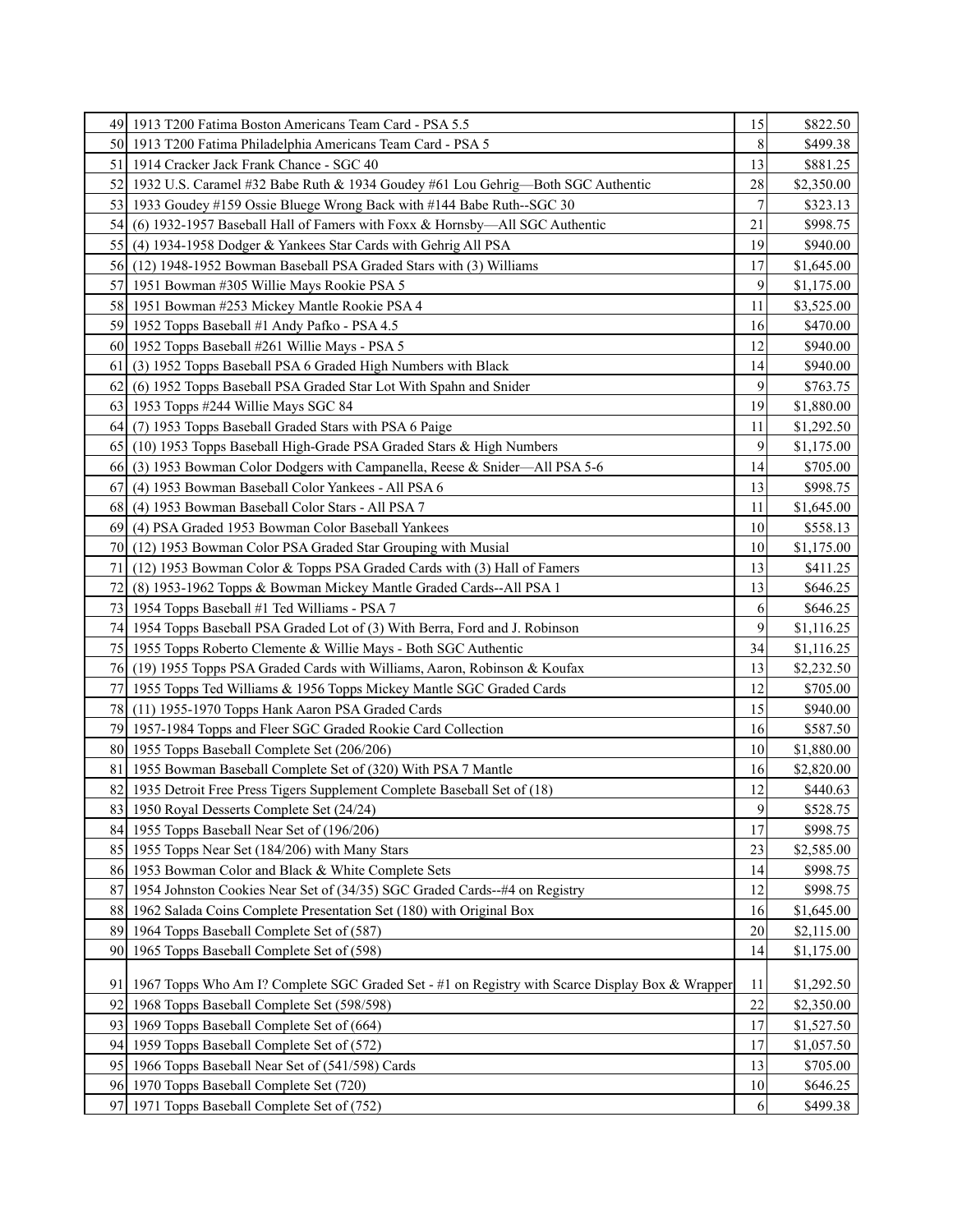|     | 98 1970 Topps Baseball Complete Set of (720)                                               | 16                      | \$822.50   |
|-----|--------------------------------------------------------------------------------------------|-------------------------|------------|
|     | 99 1971 Topps Baseball Complete Set of (752)                                               | 15                      | \$940.00   |
|     | 100 1972 Topps Baseball Complete Set of (787)                                              | 19                      | \$1,410.00 |
|     | 101   1968 Topps Baseball Complete Set of (598)                                            | 21                      | \$2,232.50 |
|     | 102 1973-1979 Topps Baseball Complete Set Run                                              | 13                      | \$1,292.50 |
|     | 103 (2000+) 1980s-2000 Baseball Small/Subsets with 1982 Topps Traded & Tiffany             | 15                      | \$705.00   |
|     | 104 (2000+) 1970s-2000s Minor League Baseball Sets & Singles                               | 10                      | \$587.50   |
|     | 105 1971 Milk Duds Near Set of (60/72) Full Boxes                                          | 15                      | \$1,527.50 |
|     | 106 1972 Topps Baseball Complete Set of (787/787)                                          | 14                      | \$998.75   |
|     | 107 High-Grade 1975 Topps Baseball Complete Set of (660) Cards with (2) SGC                | 24                      | \$1,527.50 |
|     | 108 (25) 1985 Fleer Baseball Complete Sets                                                 | 6                       | \$352.50   |
|     | 109 (70+) 1980-2003 Baseball Wax Box & Set Hoard                                           | 10                      | \$1,057.50 |
|     | 110 $(150+)$ 1982-1999 Baseball Complete Set & Wax Collection                              | 7                       | \$381.88   |
| 111 | $(220+)$ 1970s-1990s Baseball Small & Police Sets Collection                               | $\overline{c}$          | \$188.00   |
|     | 112 (850+) 1970s-2000s Baseball Commemorative/Box Sets                                     | 10                      | \$470.00   |
|     | 113 1913 Fatima Philadelphia Athletics Large Premium                                       | 11                      | \$2,585.00 |
|     | 114 1910s Washington Senators Tobacco Lot of (32) Cards with (3) Walter Johnson            | 13                      | \$1,410.00 |
|     | 115 1910s-1920s Washington Senators E, M and W Lot of (34) cards                           | 8                       | \$587.50   |
|     | 116 (81) 1933 & 1934 Goudey Baseball Cards with $(22)$ Hall of Famers                      | 20                      | \$2,350.00 |
|     | 117 1910 S74-2 Silks (Colored) Ty Cobb                                                     | 13                      | \$998.75   |
|     | 118 (40) 1921-1923 Baseball & Boxing Exhibit and Strip Cards with (2) Hornsby              | 19                      | \$822.50   |
|     | 119 (7) 1913-1948 Walter Johnson Singles & Board Game                                      | 15                      | \$763.75   |
|     | 120 (34) 1914-1983 Baseball Stars & Pins with (2) DiMaggio & (2) Mantle                    | 17                      | \$763.75   |
|     | 121   1923-1956 Washington Senators Lot of (116) Vintage Cards with Many HOFers            | 13                      | \$940.00   |
|     | 122 1930s-1980s Washington Senators Lot of (186) Cards                                     | 3                       | \$411.25   |
|     | 123 (9) 1931-1957 Baseball Hall of Fame Oddball Premiums                                   | 9                       | \$270.25   |
|     | 124   1949-1971 Washington Senators Team Set Run - Missing 1955 Topps                      | 10                      | \$940.00   |
|     | 125 (84) 1910-1971 Washington Senators Baseball Items with Several Cards including Briggs  | 9                       | \$440.63   |
|     | 126 (170+) 1915-1974 Baseball Singles Grouping with Several Stars                          | 14                      | \$822.50   |
|     | 127 (1100+) 1909-1965 Baseball Shoebox Collection with Tobacco Hall of Famers & (4) Mantle | 14                      | \$2,232.50 |
|     | 128 (74) 1909-1980s Baseball Oddball & Regional Singles                                    | 12                      | \$528.75   |
|     | 129 1921 Tip Top Bread Baltimore Orioles Jim Sullivan                                      | 12                      | \$323.13   |
|     | 130 1954 Esskay Meats Baltimore Orioles Michael Blyzka                                     | 11                      | \$323.13   |
|     | 131   1954 Esskay Meats Baltimore Orioles Joe Coleman                                      | 6                       | \$235.00   |
|     | 132 1954 Esskay Meats Baltimore Orioles Frank Fanovich                                     | $\overline{\mathbf{4}}$ | \$211.50   |
|     | 133 1954 Esskay Meats Baltimore Orioles Howard Fox                                         | 3                       | \$199.75   |
|     | 134 1954 Esskay Meats Baltimore Orioles Bob Turley                                         | 5                       | \$223.25   |
|     | 135 1954 Esskay Meats Baltimore Orioles Vic Wertz                                          | 4                       | \$211.50   |
|     | 136 1950 & 1952 Bowman Baseball Starter Sets with (224) Cards                              | 16                      | \$1,057.50 |
| 137 | (3) 1951 Topps Blue/Red Backs and Berk Ross Starter & Near Sets                            | 22                      | \$1,057.50 |
|     | 138 1952 Topps Baseball Low Numbers Partial Set (204/310)                                  | 24                      | \$2,467.50 |
|     | 139 (275+) 1951-1954 Topps Baseball Singles with (66) 1952 Topps                           | 14                      | \$1,880.00 |
|     | 140 1953 Topps Baseball Partial Set (217/274)                                              | 21                      | \$2,820.00 |
|     | 141   1953 Bowman Color and Black & White Starter Sets of (173) Cards                      | 16                      | \$1,997.50 |
|     | 142   1953 Topps Baseball Starter Set of (131) Cards                                       | 7                       | \$528.75   |
|     | 143 1954 Topps Baseball Starter Set (148/250) with Banks & Aaron RC                        | 12                      | \$1,527.50 |
|     | 144 1955 Topps Baseball Partial Set of (146/206) with Sharp Koufax RC                      | 21                      | \$1,880.00 |
|     | 145 (580+) 1948-1954 Bowman Baseball Shoebox Collection                                    | 15                      | \$2,232.50 |
|     | 146 1951 Bowman Baseball Starter Set of (247) Different With (61) High Numbers             | 15                      | \$1,175.00 |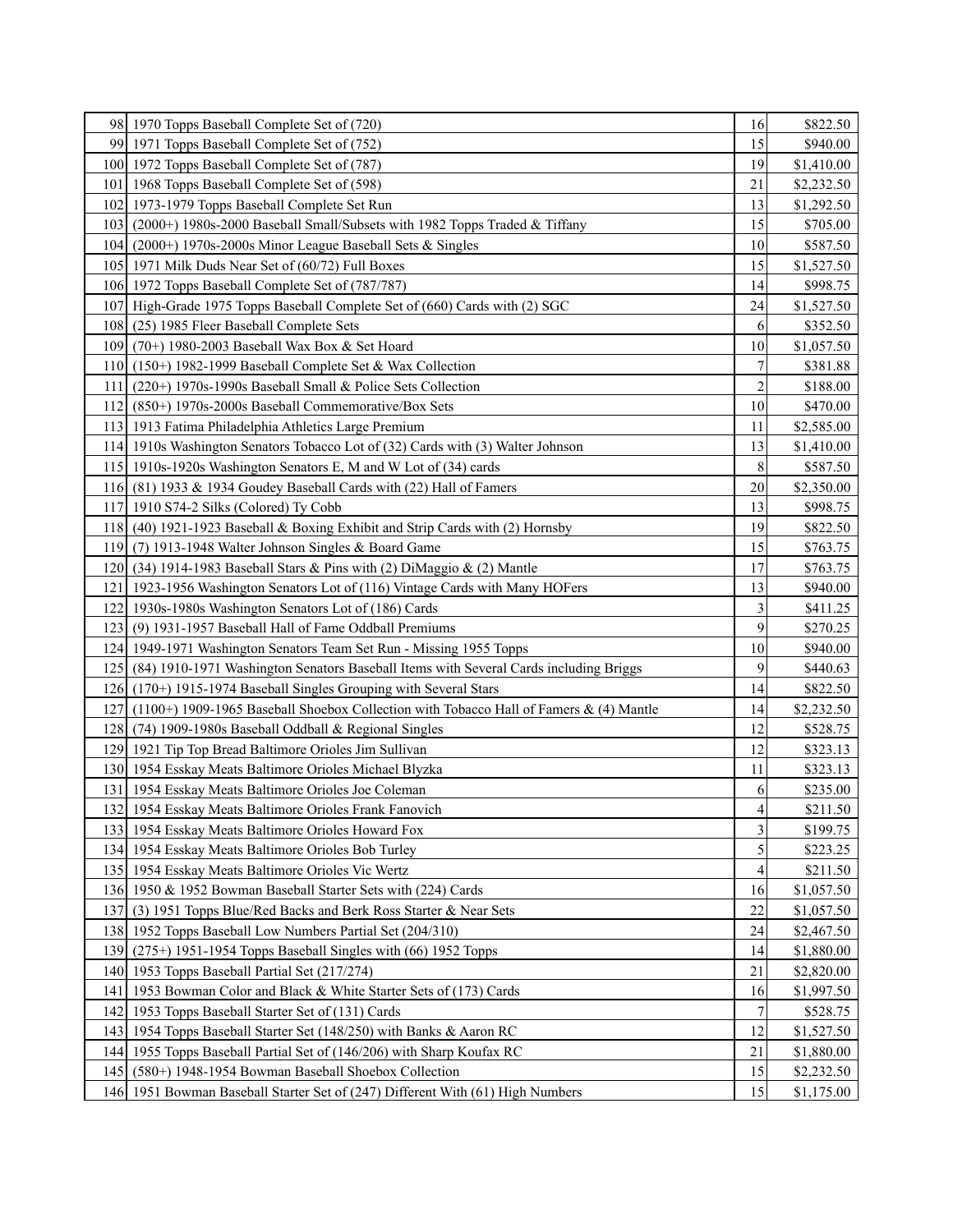|      | 147   1951 Bowman Starter Lot of (193) Different with Stars Plus Dupes                         | 12             | \$1,292.50 |
|------|------------------------------------------------------------------------------------------------|----------------|------------|
|      | 148 (251) 1952 Topps Baseball Cards with Low Numbers and Stars                                 | 15             | \$1,527.50 |
|      | 149 (533) 1953-1956 Topps and Bowman Singles                                                   | 19             | \$1,645.00 |
|      | 150 (80) 1939-1989 Baseball Star & Rookie Singles with Mantle                                  | 12             | \$1,175.00 |
|      | 151 $(1080+)$ 1961 Topps Baseball Singles                                                      | 11             | \$646.25   |
|      | 152 (502) 1961-63 Topps Baseball Card Lot with Stars                                           | 16             | \$2,115.00 |
|      | 153 (1550+) 1960-1962 Topps Baseball Cards with Stars & High Numbers                           | 15             | \$1,057.50 |
|      | 154 (2800+) 1963-1965 Topps Baseball Cards with (86) High Numbers                              | 17             | \$1,527.50 |
|      | 155 (1000+) 1923-1981 Baseball & Football Singles Group with (65) SGC Graded                   | 13             | \$1,645.00 |
|      | 156 (2300+) 1909-1980s Baseball Shoebox Collection with Leaf DiMaggio                          | 23             | \$1,116.25 |
|      | 157 (1750+) 1970-1990 Baseball Star Collection—Loaded                                          | 23             | \$1,762.50 |
|      | 158 (43,000+) 1970-1979 Topps Baseball Singles Hoard with 1975 Mini Set                        | 23             | \$3,525.00 |
|      | 159 (1800+) 1955-1972 Topps Baseball Shoebox Collection with (2) Near Sets                     | 13             | \$1,292.50 |
|      | 160 (3275+) 1954-1979 Topps Baseball Singles                                                   | 11             | \$881.25   |
| 161  | $(3250+)$ 1966-1969 Topps Baseball Singles with Stars                                          | 19             | \$1,527.50 |
|      | 162 1969 Topps Baseball Hoard of (2400+) Cards                                                 | 9              | \$646.25   |
|      | 163 (9000+) 1970 & 1971 Topps Baseball Cards                                                   | 10             | \$998.75   |
|      | $164$ (5000+) 1972 Topps Baseball Singles                                                      | 9              | \$499.38   |
|      | 165 (965+) 1970s-1990s Baseball Oddball, Food Issues & Postcard Items                          | 14             | \$528.75   |
|      | 166 1995 IMT T206 Honus Wagner Reprint Case of (9000) Cards                                    | 8              | \$2,350.00 |
|      | 167 1975 Topps Baseball Mini Wax Box of (36) Packs                                             | 13             | \$1,057.50 |
|      | 168 1976 Topps Baseball Wax Box of (36) Packs                                                  | 13             | \$1,292.50 |
|      | 169 (16) 1951-1985 Baseball/Non-Sport Wax Packs with Test Issues                               | 9              | \$528.75   |
|      | 170 1991 Topps Baseball Desert Shield Wax Box with (35) Unopened Packs                         | 23             | \$2,937.50 |
| 171  | (14) Original News Service Photographs With 1942 Yankees and Ruth/Cobb/Speaker                 | $\overline{c}$ | \$381.88   |
| 172  | (9) 1910s-1930s Original News Service Photos of Hall of Famers                                 | 3              | \$258.50   |
|      | 173 (2) Mickey Mantle Photo Negatives - One with Roger Maris                                   | $\overline{0}$ | \$0.00     |
|      | 174 1894 Baltimore Orioles-Chicago Colts Program Issued at West Side Grounds                   | 11             | \$1,175.00 |
|      | 175 1924 World Champion Washington Senators Tapestry - Rare                                    | 17             | \$881.25   |
|      | 176 (2) 19th Century Figure Eight Baseballs                                                    |                | \$235.00   |
|      | 177 1910 W-UNC National League All-Star Notebook Cover with Wagner and Mathewson               | 12             | \$1,527.50 |
|      | 178 1910 W-UNC American League All-Star Notebook Cover with Cobb and Johnson                   | 13             | \$1,645.00 |
| 179I | (2) 1926-1928 New York Yankees Scorecards & 1927 World Series Ticket Stub                      | 21             | \$1,292.50 |
|      | 180 Vintage Baseball Publication Lot With 1933 "Who's Who" Inaugural Hardbound Edition         | 6              | \$323.13   |
|      | 181   1912-1950 Baseball Magazine Collection of (270+)                                         | $10\,$         | \$1,292.50 |
|      | 182 Phillies-Eagles Sign From Connie Mack Stadium                                              | 14             | \$646.25   |
|      | 183 Philadelphia Sports Collectibles Lot With 1950 Phillies Items and World Series Ticket Stub | 20             | \$1,116.25 |
|      | 184 Treasure Chest of Sports Collectibles With Brooklyn Dodgers Souvenirs                      | 11             | \$235.00   |
|      | 185   1800s-1900s Baseball-Related Advertisements                                              | 15             | \$558.13   |
|      | 186 Vintage Baseball Sheet Music Collection of (11)                                            | 4              | \$258.50   |
| 187  | Baseball Trinkets/Equipment Lot With Vintage Ruth Souvenirs                                    | 10             | \$587.50   |
|      | 188 (115+) 1953-2006 Mickey Mantle Cards & Souvenirs                                           | 16             | \$822.50   |
|      | 189 (3) 1910s-1920s Vintage Baseball Games                                                     | 3              | \$199.75   |
|      | 190 1955 Washington Senators/National Bohemian Display                                         | 4              | \$246.75   |
| 191  | 1956 Willard Mullin Cincinnati Reds Sketch on their HR Chase                                   | 7              | \$323.13   |
|      | 192 1950s Louisville Slugger Mini Bat Rack Bank                                                | 11             | \$440.63   |
|      | 193   1961 NY Yankees PSA Auth Ticket Stub Roger Maris 60th HR Game                            | 12             | \$1,175.00 |
|      | 194   1961 NY Yankees PSA Auth Ticket Stub - Roger Maris 61st HR Game                          | 16             | \$1,997.50 |
|      | 195 (4) Sets of Vintage Stadium Seats                                                          | 8              | \$293.75   |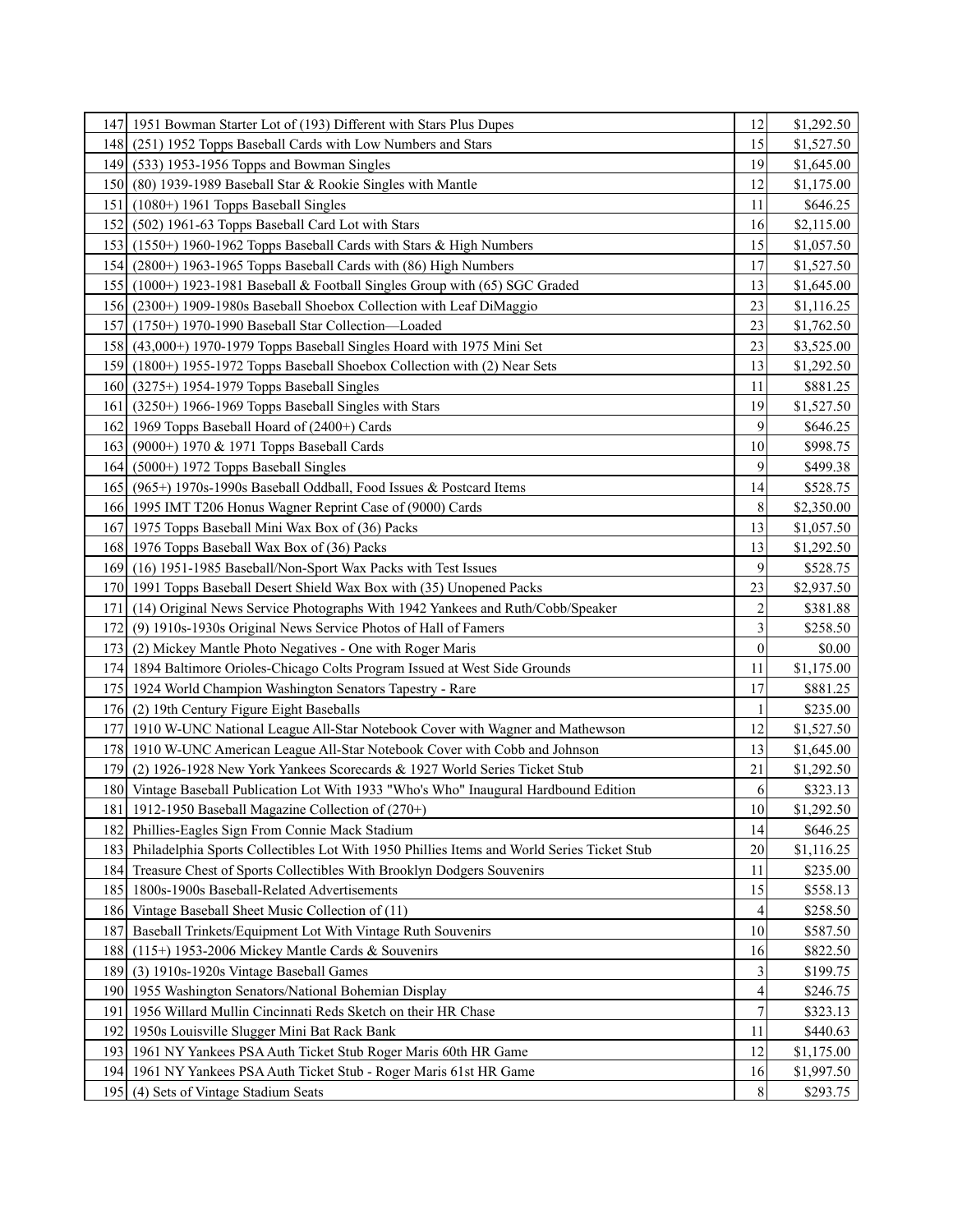|                  | 196 (66) 1971 Washington Senators Traffic Safety Billboards                                         | 16                      | \$558.13   |
|------------------|-----------------------------------------------------------------------------------------------------|-------------------------|------------|
|                  | 197 1996-2000 Danbury Mint American vs. National League Chess Set with Cards                        | 16                      | \$646.25   |
|                  | 198 1950s Gibbs-Connor New York Yankees Bank                                                        | 8                       | \$528.75   |
|                  | 199 1950s Gibbs-Connor Pittsburgh Pirates Bank                                                      | 8                       | \$470.00   |
|                  | 200   1954 Gibbs-Connor Cleveland Indians "111 Wins" Bank                                           | 7                       | \$323.13   |
| 201 <sup> </sup> | 1950s Gibbs-Connor Cleveland Indians Bank With Head Slot                                            | 6                       | \$293.75   |
|                  | 202   1950s Gibbs-Connor Cleveland Indians Bank With Ball Slot                                      | 4                       | \$246.75   |
|                  | 203 Scarce 1958-1962 Dick Groat Hartland Statue                                                     | 22                      | \$1,175.00 |
|                  | 204 Scarce 1958-1962 Hartland Statue of Rocky Colavito                                              | 15                      | \$440.63   |
|                  | 205 1960s-1970s Philadelphia-Themed Bobbleheads/Bank Lot                                            | 16                      | \$998.75   |
|                  | 206 1932 Washington Senators Team-Signed Ball With Johnson, Griffith and Full JSA                   | 17                      | \$1,175.00 |
|                  | 207 1950 Texas League Ball Signed by (8) With (7) Hall of Famers and Full PSA/DNA                   | 22                      | \$4,700.00 |
|                  | 208   1946 New York Yankees Team-Signed Ball With DiMaggio, McCarthy and Full JSA                   | 14                      | \$646.25   |
|                  | 209 1953 St. Louis Cardinals Team-Signed Ball With Musial and Full JSA                              | 9                       | \$440.63   |
|                  | 210 1954 American League Champion Cleveland Indians Team-Signed Ball                                | 7                       | \$470.00   |
|                  | 211 1954 Baltimore Orioles Team-Signed Ball With Fox, Larsen and Full JSA                           | 17                      | \$1,057.50 |
|                  | 212 1956 Baltimore Orioles Team-Signed Ball With Full JSA                                           | 5                       | \$188.00   |
|                  | 213 1961 New York Yankees Team-Signed Ball With Full JSA                                            | 13                      | \$1,057.50 |
|                  | 214 1966 Los Angeles Dodgers Team-Signed Ball With Koufax and Full JSA                              | 10                      | \$293.75   |
|                  | 215 1969 A.L. All-Star Signed Baseball with (33) Signatures with Full JSA                           | 10                      | \$881.25   |
|                  | 216 Thurman Munson Single-Signed Baseball With Full JSA                                             | 15                      | \$1,645.00 |
| 2171             | 500 HR Club Signed Baseball with (12) Signatures Including Williams and Mantle                      | 13                      | \$881.25   |
|                  | 218 Casey Stengel Single-Signed Baseball With Full JSA                                              | 10                      | \$499.38   |
|                  | 219 1937 Baltimore Orioles Team-Signed Softball With Full JSA                                       |                         | \$176.25   |
|                  | 220 Autographed Cy Young Winners Baseball With (18) Signatures and Full PSA/DNA                     | 10                      | \$440.63   |
| 221              | 3,000 Hit Club Multi-Signed Baseball with (12) Signatures                                           | 11                      | \$646.25   |
| 222 I            | Carl Hubbell and Burleigh Grimes Single-Signed Baseballs With Full JSA                              | 24                      | \$822.50   |
| 223              | Joe DiMaggio & Hank Aaron Single-Signed Baseballs-Both PSA/DNA 9                                    | 8                       | \$558.13   |
|                  | 224 Detroit Tigers Autographed Trio With Greenberg Cut and 1969, 1989 Team-Signed Balls             | 4                       | \$223.25   |
|                  | 225 (3) Single-/Dual-Signed Joe DiMaggio and Mickey Mantle Baseballs with Full JSA                  | 17                      | \$998.75   |
| 226 <sup>1</sup> | (6) Single-Signed Hall of Fame Baseballs with (5) Deceased Including Williams UDA                   | 17                      | \$1,527.50 |
| 2271             | (7) Multi-Signed Theme Baseballs With Aaron, Mays and Ryan                                          | 18                      | \$940.00   |
|                  | 228 (18) Baseball Hall of Famer/Star Single-Signed Baseballs with Mantle                            | 22                      | \$1,292.50 |
| 229              | (28) Autographed Baseballs With Toronto Blue Jays Emphasis                                          | 4                       | \$270.25   |
|                  | 230 (33) Single-Signed Baseballs With Aaron, DiMaggio, Mantle and Mays                              | 25                      | \$2,585.00 |
| 231 I            | (35) Single-Signed Baseballs of Hall of Famers & Stars                                              | 23                      | \$1,175.00 |
| 2321             | 2004 Boston Red Sox Signed World Series Balls Collection of (37)                                    | 19                      | \$1,292.50 |
| 233              | (38) Baseball Hall of Famer/Star Single-Signed Baseballs                                            | 21                      | \$1,527.50 |
| 234 I            | (46) Single-Signed Hall of Fame Baseballs with Many Deceased                                        | 25                      | \$1,645.00 |
| 235              | (57) Single-Signed Hall of Famer/Star Baseballs with Aaron & Mays                                   | 24                      | \$1,762.50 |
| 236              | (58) Single-Signed Hall of Famer Baseballs With DiMaggio and (2) Aaron                              | 22                      | \$1,762.50 |
| 237              | Multi-Signed HOF Bat & Ball with T. Williams                                                        | 18                      | \$1,880.00 |
| 238              | Multi-Signed HOF Bat & Ball with Koufax                                                             | 16                      | \$1,410.00 |
| 239              | Joe DiMaggio Single-Signed Bat with "Yankee Clipper" Inscription--Full JSA                          | 12                      | \$1,292.50 |
|                  |                                                                                                     |                         |            |
|                  | 240 Multi-Signed Cooperstown Bat Company Bat with (10) Hall of Famers Including DiMaggio & Williams | 22                      | \$1,292.50 |
|                  | 241   1970 Baltimore Orioles Team-Signed Bat With Palmer, Weaver, Brooks and Frank                  | 15                      | \$705.00   |
|                  | 242   1983 Baltimore Orioles Team-Signed Bat With Murray, Palmer and Ripken                         | 17                      | \$881.25   |
| 243 I            | Duke Snider and Pee Wee Reese Signed Bats With Mickey Mantle Inscriptions                           | $\overline{\mathbf{c}}$ | \$411.25   |
|                  | 244 1996 New York Yankees Team-Signed Bat with (23) Signatures                                      | $6 \mid$                | \$381.88   |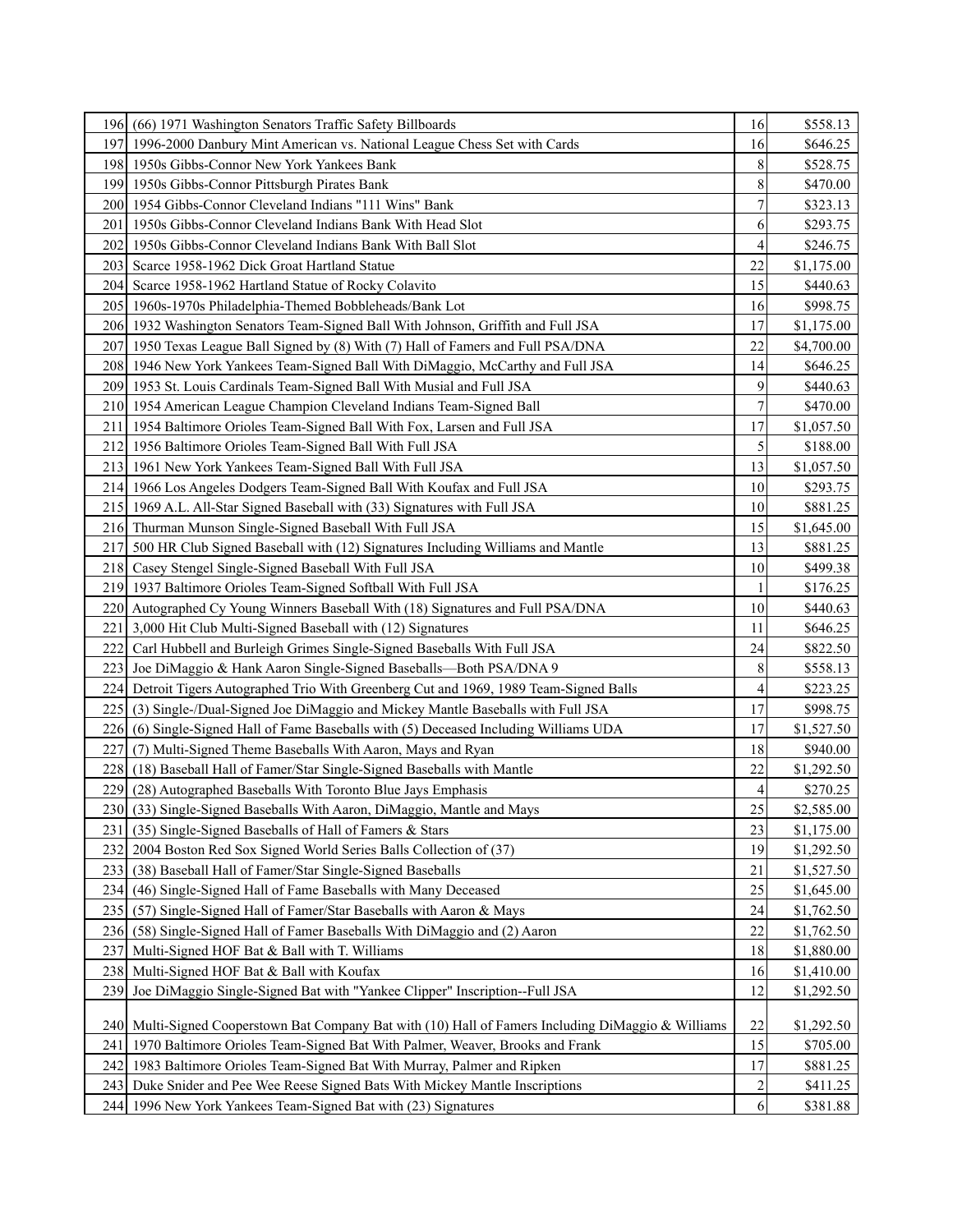|                  | 245   1936 Yankees/Tigers Program Signed by Joe DiMaggio and (8) Others                           | $\overline{c}$   | \$246.75   |
|------------------|---------------------------------------------------------------------------------------------------|------------------|------------|
|                  | 246 Honus Wagner Signed "Magic Box Score" Notepad                                                 | 8                | \$646.25   |
|                  | 247 Signed 1958 Topps #47 Roger Maris Rookie Card with Full JSA                                   | $\overline{7}$   | \$499.38   |
|                  | 248 1983 Donruss Hall of Fame Heroes Complete Set with (22) Signed including Mantle               | 18               | \$705.00   |
|                  | 249 Roy Campanella Signed Mitchell & Ness Jersey With Full JSA                                    | 9                | \$646.25   |
|                  | 250 Ted Williams Signed Mitchell & Ness Jersey with Full JSA                                      | 22               | \$1,116.25 |
| 251              | Baseball Autograph Lot of (12) With Mantle Signed Ball and Full JSA                               | 14               | \$763.75   |
| 252 I            | Griffey Family Autographed Lot of (4) With (2) Bats, Ball and Photo                               | 15               | \$470.00   |
|                  | 253 Ken Griffey, Jr. Autographed All-Star Game Collection                                         | 16               | \$763.75   |
|                  | 254 Mickey Mantle Signed 1956 Sheet Music - PSA/DNA 9                                             | 8                | \$558.13   |
|                  | 255 1974 Baseball Hall of Fame Induction Plate Signed by Bell, Conlan, Ford and Mantle            | $\overline{7}$   | \$763.75   |
|                  | 256 (12) Multi-/Single-Signed Baseball Items with Koufax                                          | 14               | \$440.63   |
|                  | 257 Baseball Autograph Collection with (27) HOF Postcards, (11) Baseballs and (1) Bat             | 20               | \$1,292.50 |
|                  | 258 Honus Wagner Large Cut Signature with Inscription—PSA/DNA 8                                   | 4                | \$1,175.00 |
|                  | 259 Roy Campanella Framed Autograph Display With Full JSA                                         | 15               | \$822.50   |
| 260 <sup>1</sup> | (2) Multi-Signed Baseball Displays With 500 Home Run Litho                                        | 14               | \$1,057.50 |
|                  | 261 Perez-Steele Celebration Near Set with Album and Signed Mantle and Williams                   | 18               | \$998.75   |
| 262 l            | (5) Uncut Perez Steele Signed Sheets with Mantle                                                  | 15               | \$1,410.00 |
| 263 I            | (43) Signed Baseball Hall of Fame Yellow Plaque Postcards with Stengel                            | 17               | \$998.75   |
| 264 I            | (540+) Signed Index Cards of Deceased Baseball Players                                            | 15               | \$1,292.50 |
| 2651             | (24) Signed Z Silk "Ballpark Series" Cachets With (2) Drysdale                                    | 7                | \$293.75   |
|                  | 266 Boston Red Sox Signed Photographs Lot of (11) With T. Williams and 2004 World Series Heroes   | 14               | \$763.75   |
|                  | 267 Ken Griffey, Jr. Autographed Golf Items                                                       | $\overline{7}$   | \$258.50   |
|                  | 268 Ken Griffey, Jr. Autographed Publications, Flats and Memorabilia                              | 20               | \$1,292.50 |
|                  | 269 Jim Palmer Signed 1990 Hall of Fame Banner Displayed at Memorial Stadium                      |                  | \$235.00   |
|                  | 270 New York Yankees Multi-Signed Lithograph With Mantle, DiMaggio and (46) Others                | $\boldsymbol{0}$ | \$0.00     |
| 271              | Autographed Flats Collection of (36) Items with DiMaggio, (2) Williams and Koufax                 | 14               | \$881.25   |
| 272              | (275+) 1940s-1960s Baseball Signed/Unsigned Treasure Chest with Mantle                            | 13               | \$822.50   |
|                  | 273 Philadelphia Phillies Autograph Collection With Ashburn, Carlton, Schmidt & (4) Chris Short's | 13               | \$646.25   |
|                  | 274 Mike Schmidt 1975-1976 Signed Game-Used Bat - PSA/DNA 8.5                                     | 13               | \$1,175.00 |
|                  | 275 Mark McGwire 1990 Signed Game-Used Bat - PSA/DNA 7.5                                          | 13               | \$1,762.50 |
|                  | 276 Cal Ripken 1991-1997 Game-Used Bat                                                            | 16               | \$1,527.50 |
| 277I             | Tony Gwynn 1999-2001 Signed Game-Used Bat                                                         | 19               | \$1,057.50 |
|                  | 278 Ken Griffey, Jr. 1993 Signed Game-Used Bat - PSA/DNA GU 8                                     | 11               | \$940.00   |
|                  | 279 Ken Griffey, Jr. 1996 Signed Game-Used Bat - PSA/DNA GU 8                                     | <b>20</b>        | \$1,762.50 |
|                  | 280 (3) 2000s Red Sox Game-Used Bats With Ortiz, Ramirez and Varitek - All Full PSA/DNA           | 13               | \$998.75   |
| 281 I            | (7) 2004 Boston Red Sox Game-Used Bats                                                            | 6                | \$587.50   |
|                  | 282 Kevin Youkilis 2004-2005 Game-Used Bat - PSA/DNA 9.5                                          | 11               | \$270.25   |
| 283 I            | David Ortiz Signed Game-Used Bat and Cleats                                                       | 11               | \$646.25   |
| 284              | David Ortiz 2004 Game-Worn Boston Red Sox Road Jersey                                             | 9                | \$558.13   |
|                  | 285 Manny Ramirez 2004 Game-Worn Boston Red Sox Home Jersey                                       | 8                | \$705.00   |
|                  | 286 Curt Schilling 2004 Game-Worn Boston Red Sox Home Jersey                                      | 11               | \$940.00   |
|                  | 287 Lou Kretlow 1954 Baltimore Orioles Game-Worn Cap                                              |                  | \$470.00   |
| 288              | (11) 2008-2010 New York Mets Team-Issued Jerseys and Jacket                                       | $\overline{c}$   | \$381.88   |
| 2891             | Boston Red Sox Signed/Game-Used Lot With Damon Signed Cleats                                      | 10               | \$646.25   |
| 290 <sub>1</sub> | David Ortiz 2004 Signed Game-Used 1st Baseman's Mitt                                              | 12               | \$940.00   |
| 291              | Texas Rangers 1980s-1990s Game-Worn Lot of (8)                                                    | 8                | \$352.50   |
|                  | 292 Ken Griffey, Jr. Signed Game-Used Collection of (6) With Helmet and Cleats                    | 18               | \$1,527.50 |
|                  | 293 1974-75 Baltimore Clippers/Blades Game-Worn AHL Home Jersey                                   | 16               | \$1,527.50 |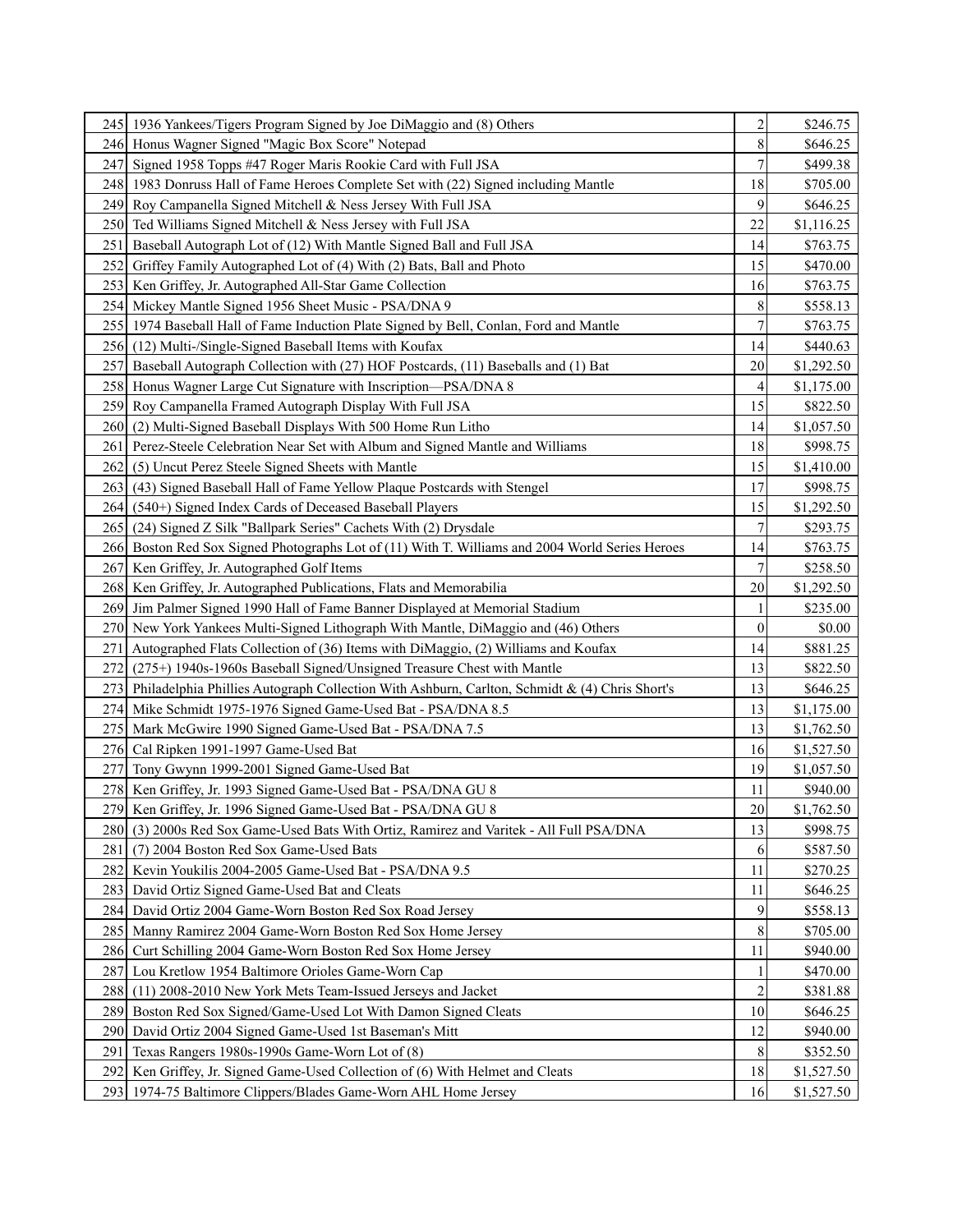|                  | 294   1969-70 to 1979-80 Topps Hockey Complete Run of (11) Sets                              | 17 | \$1,527.50 |
|------------------|----------------------------------------------------------------------------------------------|----|------------|
|                  | 295 1961-62 Shirriff-Salada Hockey Complete Set of (120) Coins in Shields                    | 8  | \$411.25   |
|                  | 296 (3) 1965-1975 Hockey Complete/Near Sets with Oddballs                                    | 23 | \$1,292.50 |
| 297              | (3) 1936-1954 Graded Hall of Fame Type Hockey Cards                                          | 31 | \$2,937.50 |
|                  | 298 Sidney Crosby Autograph Lot of (4) With Team Canada Jersey and Full JSA                  | 10 | \$1,057.50 |
|                  | 299 Autograph Hockey Lot With Penguins, Ducks Signed Photos and (500) Signed Cards           | 16 | \$940.00   |
|                  | 300 (8) 2009 Pittsburgh Penguins Practice-Worn Jerseys                                       | 4  | \$270.25   |
|                  | 301 1935 R311-2 National Chicle Football Premiums Starter Set of (10/17) with Grange         | 16 | \$1,057.50 |
| 302 <sub>1</sub> | 1948-52 Exhibit Football Complete Set of (59) Cards                                          | 13 | \$1,057.50 |
|                  | 303   1962 Post Cereal Football Complete Set of (200)                                        | 16 | \$2,702.50 |
|                  | 304 1962-63 Salada Coins Football Complete Set of (154) With (9) Extra PSA Graded            | 22 | \$4,112.50 |
|                  | 305 (35) 1935-1937 Wheaties Football Panels with Grange & Set                                | 19 | \$1,175.00 |
|                  | 306 (177) 1951-1952 Topps and Bowman Football Cards                                          | 17 | \$1,762.50 |
|                  | 307 1952 Bowman Large Football Lot of (50) Cards with Stars                                  | 17 | \$1,527.50 |
|                  | 308 (5) 1951-1961 Football Oddball Complete Sets with Topps Magic                            | 19 | \$940.00   |
|                  | 309 1961 Fleer Football Complete Set of (220)                                                | 9  | \$1,116.25 |
|                  | 310 Fleer Football Complete Sets From 1960 (132) and 1962 (88)                               | 16 | \$998.75   |
|                  | 311 1963 Fleer Football Complete Set of (88)                                                 | 21 | \$1,762.50 |
|                  | 312 (5) 1962-1972 Football Oddball Sets with Topps Bucks                                     | 21 | \$1,175.00 |
|                  | 313 Topps Football Complete Sets From 1967 (132) and 1968 (219)                              | 14 | \$881.25   |
|                  | 314 1969-1971 Topps Football Complete Set Run                                                | 13 | \$1,116.25 |
|                  | 315 (9) 1968-1971 Topps Football Insert Sets                                                 | 15 | \$822.50   |
|                  | 316 1973-1980 Topps Football Complete Set Run                                                | 13 | \$1,175.00 |
|                  | 317 1964-1967 Philadelphia Football Complete Set Run                                         | 22 | \$4,406.25 |
|                  | 318 1972 Topps Football Complete Set (351/351)                                               | 12 | \$1,292.50 |
|                  | 319 1960s-1990s Football Card Lot of (10,000+) With Near Sets and Many Stars                 | 13 | \$1,057.50 |
|                  | 320 1938 Bert Bell/Bill Hewitt Signed Check - BGS/JSA                                        | 12 | \$998.75   |
| 321              | 1956 & 1958 Topps Football Complete Sets                                                     | 7  | \$763.75   |
|                  | 322 (52) 1970 Kellogg's Football Complete Sets with (50) Unopened                            | 33 | \$7,050.00 |
|                  | 323 1977 Topps Mexican #360 Walter Payton SGC 92—Highest Graded                              | 18 | \$1,292.50 |
|                  | 324 (3) 1978 Slim Jims Football Full Boxes/Panels Complete & Near Sets                       | 17 | \$646.25   |
|                  | 325 (159) 1973-1989 New York Giants Football PSA 9 & 10 Singles                              | 9  | \$440.63   |
|                  | 326 (1500+) 1981 Shell Football Poster Hoard                                                 | 3  | \$258.50   |
| 327I             | (200) 1982 Topps Football #486 Ronnie Lott Rookie Cards from Vending                         | 18 | \$1,116.25 |
|                  | 328 (310+) 1985-1998 Football Sets, PSA Graded Stars & Singles Collection                    | 11 | \$646.25   |
|                  | 329 (1000+) 1970s-2000s Football Pro, College & CFL Small Sets and Singles                   | 23 | \$881.25   |
|                  | 330 1958 Colts-Giants "Greatest Game Ever Played" Yankee Stadium-Issued Championship Program | 14 | \$411.25   |
| 331              | (2) Dallas Cowboys Multi-Signed Mini-Helmets With Landry, Staubach and Full JSA              | 11 | \$440.63   |
| 3321             | (6) Multi-Signed Mini-Helmets With Montana, Namath and Unitas                                | 18 | \$763.75   |
| 3331             | (13) Single-Signed Football Mini-Helmets With P. Manning, Tarkenton and Unitas               | 19 | \$1,410.00 |
| 334              | (14) Single-Signed Mini-Helmets With Starr and Unitas                                        | 18 | \$1,116.25 |
|                  | 335 (22) Multi-Signed Football Mini-Helmets With Many Hall of Famers                         | 12 | \$763.75   |
| 336              | (23) Multi-Signed Mini-Helmets With J. Brown, Butkus and Montana                             | 22 | \$1,410.00 |
| 337              | (36) Multi-Signed Mini-Helmets With Montana, Staubach and Unitas                             | 17 | \$1,645.00 |
| 338              | (45) Pro Football Hall of Fame Single-Signed Mini-Helmets With Baugh and Nitschke            | 15 | \$2,115.00 |
| 339              | (58) Single-Signed Football Mini-Helmets With Dent, Spurrier and Stabler                     | 12 | \$1,175.00 |
| 340              | (80) Single-Signed Mini-Helmets With Hutson, Noll and Stallworth                             | 21 | \$2,232.50 |
| 341 I            | Autographed Helmet Lot With Sayers and Starr                                                 | 14 | \$1,645.00 |
|                  | 342 1959 Baltimore Colts Signed Football (36 Signatures) with Unitas                         | 4  | \$440.63   |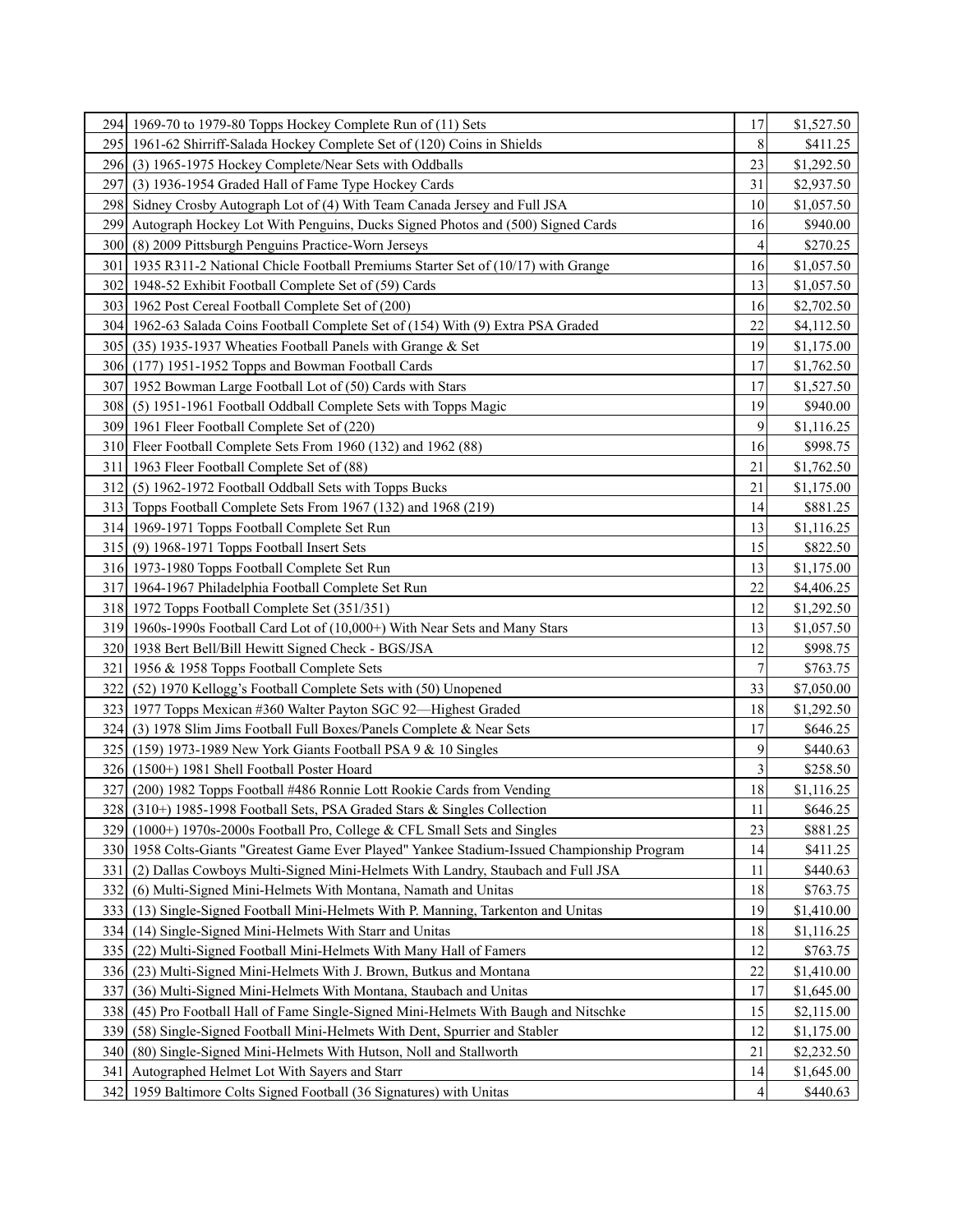|                  | 343   1960 Baltimore Colts Team-Signed Football With Full JSA                                 | 9              | \$499.38   |
|------------------|-----------------------------------------------------------------------------------------------|----------------|------------|
|                  | 344 1972 Baltimore Colts Team-Signed Football (29 sigs) Including Unitas                      | 9              | \$323.13   |
|                  | 345 1971-72 to 1981-82 Topps Basketball Complete Run                                          | 17             | \$1,410.00 |
|                  | 346 1969-70 Topps Basketball Complete Set of (99) Cards                                       | 20             | \$1,116.25 |
|                  | 347 1970-71 Topps Basketball Complete Set of (175) Cards                                      | 20             | \$940.00   |
|                  | 348 (5) 1974-75 Topps Basketball Complete Sets from Vending                                   | 21             | \$1,116.25 |
|                  | 349 (5) 1976-77 Topps Basketball Complete Sets from Vending                                   | 17             | \$763.75   |
|                  | 350 1933 Goudey Sport Kings Complete Basketball Grouping With Wrapper                         | 15             | \$352.50   |
| 351              | (11) 1948-1951 Berk Ross & Kellogg's Pep Basketball Cards with Cousy & Mikan RC               | 23             | \$822.50   |
|                  | 352 (2) 1961 Regional Basketball Sets with Essex Meats Hawks & Union Oil Chiefs               | 14             | \$499.38   |
|                  | 353 1961-1971 Topps and Fleer Basketball Lot of (236) Cards with Complete 1969-70 Topps Set   | 16             | \$881.25   |
|                  | 354 (4) 1967-1972 West Coast Regional Basketball sets                                         | 12             | \$282.00   |
|                  | 355 (2) Tough 1971-72 ABA Basketball Team Sets with Floridians & Condors                      | $\overline{7}$ | \$440.63   |
|                  | 356 (8) 1971-1978 Oddball Basketball Complete/Near Sets                                       | 24             | \$705.00   |
|                  | 357 (215+) 1971-1979 Mattel Instant Replay & Sportcaster Basketball Items with Many Stars     | 22             | \$822.50   |
|                  | 358 1980-81 Topps Basketball Wax Box of (36) Packs                                            | 12             | \$998.75   |
|                  | 359 1981-82 Topps Basketball Cut Card Case of (8650) Cards                                    | 15             | \$705.00   |
|                  | 360 (2) 1984-1986 Star Basketball Michael Jordan Cards with Rookie—Both BGS                   | 22             | \$2,937.50 |
| 361              | 1985-86 Star Basketball Complete Set of (172) With BGS 8.5 Jordan                             | 8              | \$646.25   |
| 362 <sub>l</sub> | (2) 1986-87 Fleer Basketball Complete Sets of (132)                                           | 20             | \$1,645.00 |
|                  | 363 (145+) 1936-1992 Basketball Oddball Sets & Singles Collection                             | 18             | \$1,410.00 |
|                  | 364 1977-78 Dell NBA Flipbooks in Original Retail Box                                         | $\overline{7}$ | \$211.50   |
|                  | 365 Red Auerbach/Bill Russell Autographed Basketball                                          | 5              | \$282.00   |
|                  | 366 (30) 1983-1986 Star Basketball Hall of Fame Lot With (5) BGS Jordan                       | 22             | \$3,231.25 |
|                  | 367 Michael Jordan Framed Autograph Display With Full PSA/DNA                                 | 8              | \$470.00   |
|                  | 368 1961 Basketball HOF Program with (24) signatures with Mikan                               | 18             | \$1,116.25 |
| 369I             | (3) Signed L.A. Lakers Displays with Wilt, Magic, Kobe and Shaq                               | 14             | \$646.25   |
|                  | 370 1890s-1930s Basketball Ticket Lot of (48)                                                 | 21             | \$528.75   |
| 371 I            | (64) 1904-1960 Vintage Basketball Schedules                                                   | 22             | \$763.75   |
|                  | 372 1950s-1990s Basketball Memorabilia Treasure Chest                                         | 15             | \$705.00   |
|                  | 373 Pete Maravich Souvenir Pairing With 1973 Omaha Auditorium Poster                          | 6              | \$164.50   |
|                  | 374 1970s Lew Alcindor Retail Basketball Box                                                  | 25             | \$1,057.50 |
|                  | 375 (77) 1920s-1980s Basketball Pinback Collection With 1955-56 Philadelphia Warriors         | 32             | \$4,406.25 |
|                  | 376 (2000+) 1950s-1990s Professional & College Basketball Pocket Schedules                    | 25             | \$646.25   |
|                  | 377 (86) 1953-1998 NBA & ABA Media/Annual Guides and All-Star Programs                        | 19             | \$881.25   |
|                  | 378 1930s-1980s Basketball Sketch Art Photo Sets with Originals & Hall of Famers              | 28             | \$2,232.50 |
| 3791             | $(400+)$ 1930s-2000 Foreign Basketball Sets & Singles with Mikan                              | 26             | \$763.75   |
| 380I             | (550+) 1960s-2000s College Basketball Team Set Hoard                                          | 20             | \$940.00   |
| 381              | Early-1900s-1990s Basketball Postcard Collection of (64)                                      | 19             | \$440.63   |
|                  | 382 1920s-1970s Basketball Endorsement Collection                                             | 17             | \$470.00   |
|                  | 383 1920s-1980s College and High School Program Lot With North Carolina Jordan Calendar       | 13             | \$258.50   |
|                  | 384 Vintage Basketball Photograph Collection of (60+)                                         | 10             | \$223.25   |
|                  | 385 Vintage Basketball Program Lot of (11)                                                    | 23             | \$822.50   |
|                  | 386 1940s-1970s Basketball Retail Games/Films Lot of (10) With 1949 Highlights Film           |                | \$117.50   |
| 387              | 1950s-1970s University of Kentucky Programs/Photos Lot With rare 1951 Puerto Rico Program     | 13             | \$258.50   |
| 388              | (625+) 1950s-1990s NBA/ABA Team & Player Picture Pack Collection                              | 17             | \$705.00   |
| 389              | (2) 1969 New York Knicks Lil' Dribbler Unopened Bobble Heads in Original Boxes                | $\overline{7}$ | \$258.50   |
|                  | 390 1960s-1970s Rawlings, Spalding, Wilson Advisory Staff NBA and NBA Photos With Chamberlain | 37             | \$4,112.50 |
| 391              | Basketball Glass/Collector's Cup Collection of (55) With Rarities                             | 14             | \$470.00   |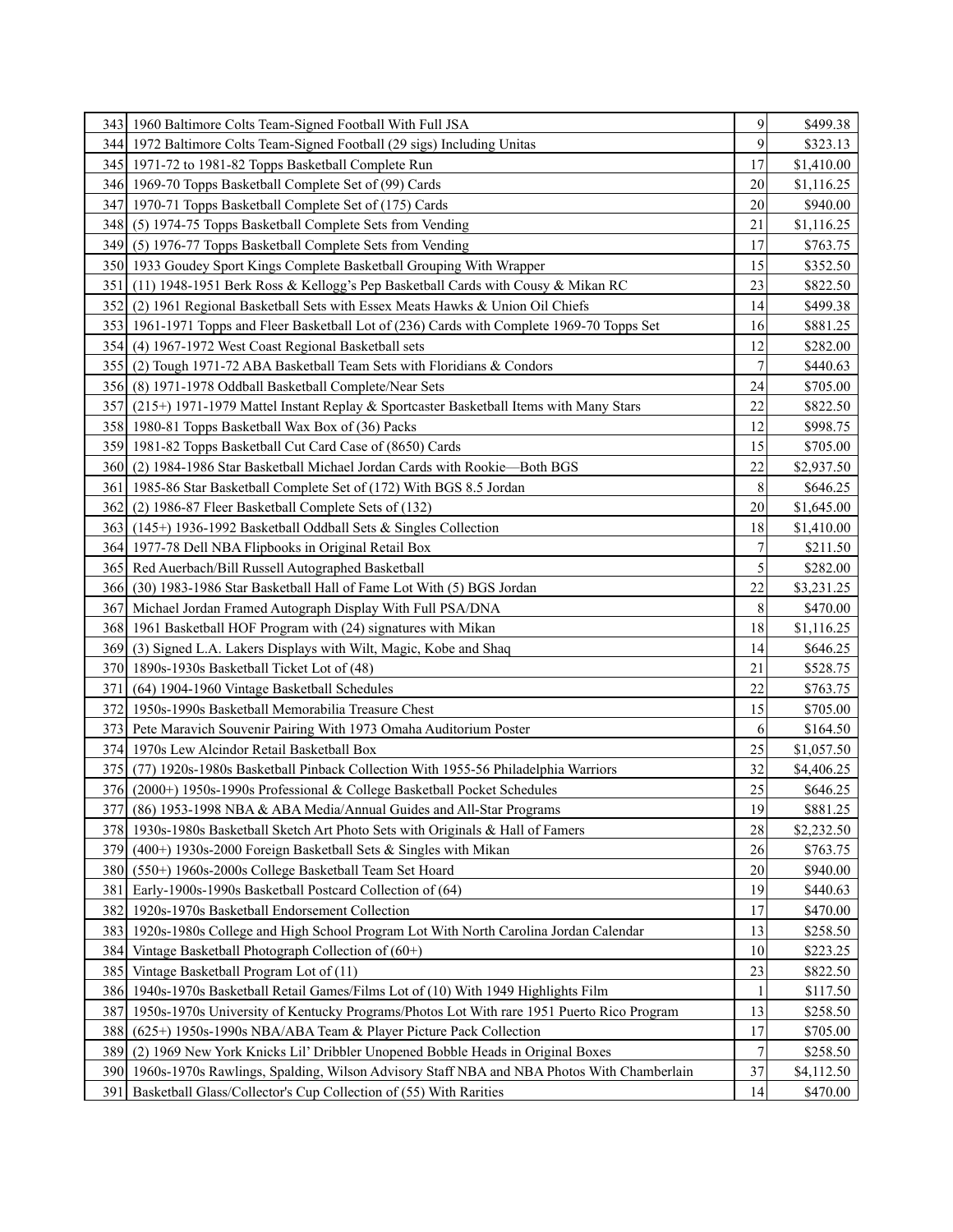|      | 392 Basketball Ticket Lot With Season and Finals Blocks and (4) PSA Graded                      | $\sqrt{ }$       | \$258.50   |
|------|-------------------------------------------------------------------------------------------------|------------------|------------|
|      | 393 Tunney-Dempsey 1927 "Long Count" Program                                                    | 11               | \$440.63   |
|      | 394 1935 Joe Louis vs. Max Baer Black-and-White Print                                           |                  | \$117.50   |
|      | 395 Louis vs. Schmeling 1938 Program                                                            | 14               | \$763.75   |
|      | 396 Muhammad Ali/Beatles Framed 40x30 Photo Signed By Ali - Full PSA/DNA                        | 13               | \$1,057.50 |
|      | 397 Muhammad Ali 1988 Autographed Display With Full JSA                                         | $\boldsymbol{0}$ | \$0.00     |
|      | 398 (13) Single-Signed Boxing Items with (3) Ali                                                | 15               | \$1,057.50 |
|      | 399 1910 T51 Murad College Series Complete Set of (150) Cards with (3) Variations               | 9                | \$705.00   |
|      | 400 1910-11 T6 Murad College Series Complete Set of (25) Cabinets with Extras                   | 20               | \$1,057.50 |
| 401  | (99) 1951-1989 Multi-Sport Star Collection—Loaded                                               | 10               | \$1,762.50 |
|      | 402 (1150+) Multi-Sport 1939-1980s Exhibits & J.D. McCarthy Postcards with Several Stars        | 16               | \$1,175.00 |
|      | 403 (115+) 1910-11 T6 Murad Cabinets & T51 College Series Singles                               | 15               | \$470.00   |
|      | 404 (180+) 1958-1968 Baseball & Football Shoebox Collection with Namath RC                      | 14               | \$881.25   |
| 4051 | (8) 1952-1973 Multi-Sport Premiums & Picture Packs with Jewish Sports Champions                 | 22               | \$881.25   |
|      | 406 (140+) 1950-1979 Baseball & Football Sets & Singles with 1956 Topps Pins                    | 14               | \$646.25   |
| 4071 | (17) 1953-1992 Multi-Sport Grab Bag with (5) Hall of Fame Rookies                               | 14               | \$499.38   |
| 4081 | (20) 1958-1990 Multi-Sport Stars with PSA Ryan Rookie                                           | 22               | \$587.50   |
| 4091 | (8) 1974-1990s Multi-/Non-Sports Uncut Sheets with Payton RC                                    | 9                | \$282.00   |
| 410  | (23) 1961-1981 Baseball & Basketball Complete/Near Sets and (280+) Singles                      | 22               | \$1,997.50 |
| 411  | $(133)$ 1989-2008 Baseball & Football Complete/Near Sets                                        | 11               | \$998.75   |
| 4121 | (220+) 1978-2008 Multi-Sport Complete/Near Sets                                                 | 14               | \$2,467.50 |
| 4131 | $(10,000+)$ 1950s-1990s Multi-Sport Card Treasure Chest                                         | 21               | \$2,115.00 |
|      | 414 (30) 1981-1995 Baseball & Football Complete/Near Sets with Many Stars                       | 22               | \$1,057.50 |
|      | $415$ (240+) 1970s-2000s Multi-/Non-Sport Reprint Sets with (4) 1952 Topps                      | 31               | \$1,997.50 |
|      | $416$ (35,000+) 1995-2000s Multi-Sport Singles with Inserts                                     | 8                | \$352.50   |
|      | 417 Football and Baseball Signed Check, Cut and Photo Lot of (10) With Bert Bell and Zack Wheat | 6                | \$270.25   |
|      | 418 Multi-Sport Collection of Autographs with (39) Basketballs                                  | 5                | \$352.50   |
| 4191 | Philadelphia Autograph Lot With Phillies and 76ers                                              | 7                | \$323.13   |
| 4201 | (13) Baseball & Football Superstar Single-Signed Items with Favre & Puckett                     | 18               | \$763.75   |
| 421  | Baseball/Football Autograph Lot With Mantle, T. Williams and (3) Unitas                         | 10               | \$763.75   |
| 422  | (22) Multi-Sport Autographed Flats with DiMaggio                                                | 13               | \$381.88   |
| 4231 | (39) Autographed Starting Lineup Figurines With Staubach and Howe                               | 14               | \$763.75   |
|      | 424 (155+) Multi-Sport Autographed Treasure Chest with Ali Religious Pamphlet                   | 9                | \$440.63   |
| 4251 | (50,000+) Multi-/Non-Sports Small Set & Singles Treasure Chest                                  | 18               | \$705.00   |
|      | 426 Dale Earnhardt, Sr. Signed Chevy Door Panel                                                 | 21               | \$3,525.00 |
|      | 427 Larry Pearson Race-Worn NASCAR Suit                                                         | 3                | \$152.75   |
|      | 428 Jack Nicklaus/Tiger Woods Dual Signed Display With Full PSA/DNA                             | 11               | \$528.75   |
|      | 429 Set of (9) Vintage Hickory Shaft Golf Clubs                                                 | $\boldsymbol{7}$ | \$381.88   |
|      | 430   2009 Upper Deck Prominent Cuts Abraham Lincoln Autograph (1/1)                            | 17               | \$5,581.25 |
| 431  | (4) 2008 BGS Razor "Oval Office" Presidential Cut Signature Cards (Each 1/1)                    | 25               | \$8,225.00 |
| 432  | (77) 2004-2005 Donruss Fans of the Game Celebrity Certified Autographs with Subsets             | 14               | \$1,997.50 |
| 433  | (250+) 1992-2001 Multi-Sport Certified Auto/Game-Used/Insert Collection-Loaded                  | 14               | \$2,585.00 |
|      | 434 (17) 1999-2006 Michael Jordan Game-Used/Relic Cards—All Bulls                               | 7                | \$558.13   |
| 435  | (25) Modern Basketball Hall of Fame & Superstar Auto/Jersey Inserts                             | 14               | \$587.50   |
| 436I | (170+) Michael Jordan Modern Jersey/Insert/Singles Collection—All Wizards                       | 9                | \$705.00   |
| 437  | $(495+)$ 1986-2000s Michael Jordan Singles & Inserts—All Bulls                                  | 12               | \$1,292.50 |
| 438  | (4300+) Modern Baseball Certified Auto/Jersey/Singles Hoard                                     | 16               | \$998.75   |
| 439  | (260+) 1991-1993 Pro Line Profiles & Portraits Certified Autographs                             | 19               | \$998.75   |
| 440  | (530+) 2008-2010 Baseball & Football Certified Auto/Jersey/Insert Collection                    | $\boldsymbol{7}$ | \$528.75   |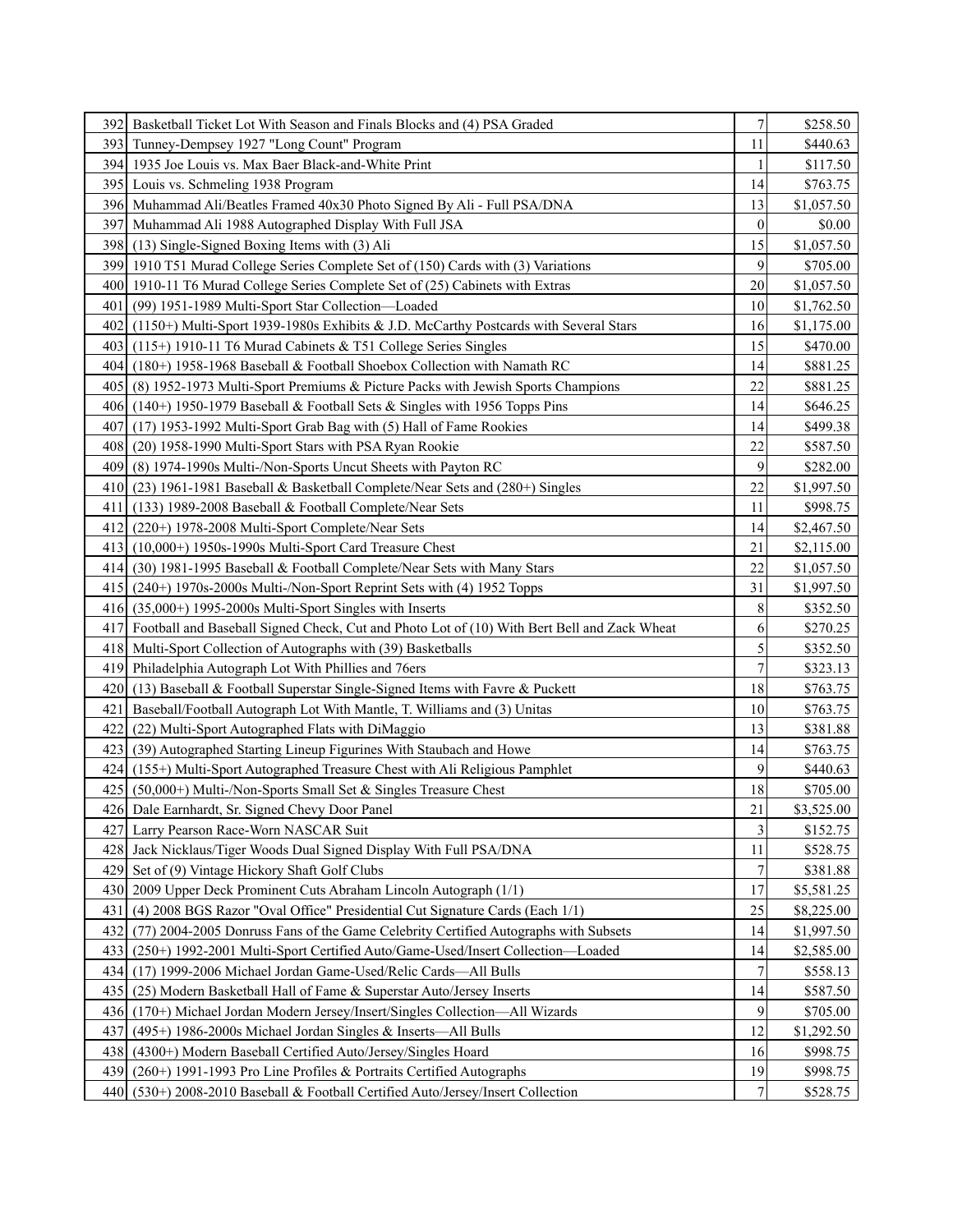| 441   | $(400+)$ Dallas Cowboys/Texas Rangers Certified Autograph & Game-Used Jersey Cards--Loaded              | 13               | \$1,880.00 |
|-------|---------------------------------------------------------------------------------------------------------|------------------|------------|
| 442 I | (4) 2008 Topps Sterling Eight-Piece Booklets with Williams & Maris                                      | 14               | \$528.75   |
|       | 443 (190+) 1991-1997 Pro Line/Classic Football Certified Autographs with Many Stars                     | 17               | \$470.00   |
|       | 444 (115+) 2001 Press Pass/Sage Football Certified Autographs with Several Brees, Tomlinson & Vick      | 10               | \$705.00   |
| 4451  | (4) Ultimate Collection Michael Jordan Auto/Patch Cards                                                 | 12               | \$705.00   |
| 446   | (70+) 1989-2002 Michael Jordan Floor Relics & Player Sets                                               | $\overline{7}$   | \$440.63   |
| 447   | (59) Modern Multi-Sport Auto/Jersey Inserts with Jumbo Patches                                          | 7                | \$558.13   |
| 448 l | (82) 1999-2001 Fleer Greats of the Game Baseball & Football Signed Cards                                | 13               | \$705.00   |
|       | (600+) 1992-1999 Classic/Signature Rookies Multi-Sport Certified Autographs with Many Hall of           |                  |            |
|       | 449 Famers                                                                                              | 11               | \$1,175.00 |
|       | 450   2009 Upper Deck Mystery Cuts William Westmoreland Auto 1/1                                        | $\overline{0}$   | \$0.00     |
|       | 451   1888 N86 Duke's Cigarettes "Scenes of Perilous Occupations" Complete Set of (50) SGC Graded Cards | 12               | \$763.75   |
| 4521  | (35) 1860s-1900s Multi-/Non-Sports Type, CDV & Photo Collection                                         | 18               | \$822.50   |
|       | 453 (125+) 1909-1911 T218 Athletes & Other Non-Sports Cards                                             | 9                | \$381.88   |
| 4541  | (420+) 1912-1975 Non-Sport Singles Group with Outer Limits Set                                          | 10               | \$763.75   |
|       | 455 1965 Topps Superman Wax Box of (24) Packs                                                           | 18               | \$1,645.00 |
|       | 456 1966 Fleer Three Stooges Full Wax Box of (24) Packs                                                 | 27               | \$1,762.50 |
| 4571  | (10) 1977 Topps Star Wars Complete Sets from Vending                                                    | 15               | \$705.00   |
| 4581  | Colonel Abraham C. Myers Signed Civil War Letter - Highest Ranking Jewish Officer                       |                  | \$587.50   |
|       | 459 James Longstreet Signed Railroad Stock Certificate                                                  | $\boldsymbol{0}$ | \$0.00     |
| 460l  | Clara Barton Signed Magazine Photograph with Full JSA                                                   | 1                | \$940.00   |
| 461   | Laurel and Hardy Autographed Vintage Photograph                                                         | 14               | \$763.75   |
|       | 462 2005 Paul McCartney Signed Book "High in the Clouds"                                                | 0                | \$0.00     |
|       | 463 Franklin Pierce Signed Document as President                                                        | 1                | \$940.00   |
| 4641  | Charles Lindbergh Signed 1927 Autobiography "We"                                                        |                  | \$940.00   |
|       | 465   1960 Peanuts Comic Book Signed by Charles Schulz - Full JSA                                       | 14               | \$646.25   |
|       | 466 President Ulysses S. Grant Cut Signature—PSA/DNA 9                                                  | 14               | \$705.00   |
| 467   | (7) 1800s-Early-1900s Political Ribbons/Artifacts                                                       | 25               | \$1,292.50 |
|       | 468 Herbert Hoover Signed 1st Edition Book - The Challenge of Liberty                                   |                  | \$235.00   |
|       | 469 1882 Baseball Game Ticket to Union Park, PA on Trade Card - SGC                                     | 20               | \$1,175.00 |
| 4701  | (5) 1888 N162 Goodwin Champions SGC Graded Cards With Buffalo Bill                                      | 12               | \$381.88   |
| 471   | 1911 T201 Mecca Double Folders Crawford/Cobb SGC 50                                                     | 8                | \$499.38   |
| 472   | 1911 T205 Gold Border Ty Cobb--PSA Authentic                                                            | 16               | \$470.00   |
|       | 473 1921 W521 #5 Babe Ruth SGC Authentic                                                                | 22               | \$822.50   |
|       | 474 1923 V117 Maple Crispette #8 Babe Ruth (Lionel Carter Collection)—SGC Authentic                     | 19               | \$822.50   |
|       | 475 1941 Play Ball #54 Pee Wee Reese SGC 60 EX 5                                                        | 10               | \$293.75   |
|       | 476   1948 Leaf #1 Joe DiMaggio PSA 5                                                                   | 12               | \$1,057.50 |
|       | 477 1948-49 Leaf #138 Larry Doby SGC 70 EX+ 5.5                                                         | 22               | \$998.75   |
|       | 478 1952 Bowman & 1957 Topps Mickey Mantle PSA Graded Singles                                           | 9                | \$940.00   |
|       | 479 1969 Topps Baseball Decals Complete Set of (48/48) with (39) Graded                                 | 18               | \$587.50   |
|       | 480 1972 Puerto Rican #64 Mike Schmidt Sticker—PSA 6                                                    | 20               | \$440.63   |
| 481   | (22) 1960-1989 Graded Baseball Stars Grab Bag with (2) Mantle                                           | 11               | \$528.75   |
|       | 482 1888 R&S Baseball Die Cuts Complete Set of (10)                                                     | 16               | \$940.00   |
|       | 483 1930s-1950s Regional Issue Baseball Lot With (2) 1949 Schumachers                                   | 19               | \$528.75   |
|       | 484 1940s Jackie Robinson Odd Issue Lot of (4)                                                          | 19               | \$528.75   |
|       | 485 1954-55 Orioles Zipcards Complete Set of (25)                                                       | 15               | \$470.00   |
|       | 486 1970 Fleer World Series Uncut Sheet                                                                 | $\overline{c}$   | \$129.25   |
|       | 487 1973 Topps Baseball Complete Set of (660) Cards                                                     | 17               | \$528.75   |
|       | 488 1960s-1980s Phillies Card Lot With Carlton and Schmidt Rookie Cards                                 | 10               | \$293.75   |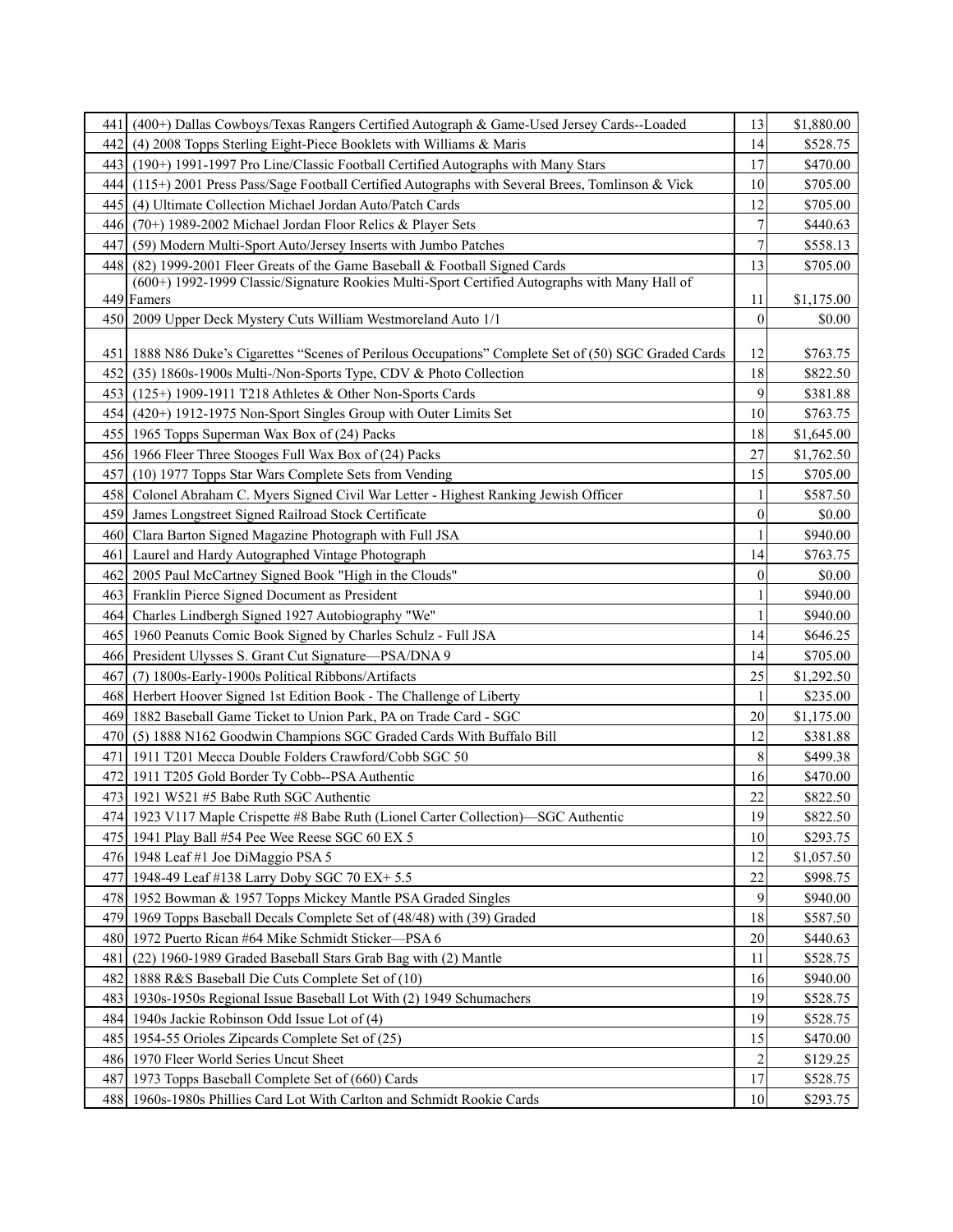|                  | 489 1982 Fleer Baseball Vending Case                                                                | 19             | \$470.00 |
|------------------|-----------------------------------------------------------------------------------------------------|----------------|----------|
| 490I             | (10) 1984 Donruss Baseball Complete Sets                                                            | 17             | \$763.75 |
| 491              | (600) 2007 Topps #BOS1 Daisuke Matsuzaka Rookie Hoard                                               | $\overline{c}$ | \$129.25 |
|                  | 492 1887 St. Paul Red Caps vs. Indianapolis Blues Scorecard                                         | 6              | \$188.00 |
|                  | 493 1935 Testimonial Dinner for Goose Goslin Photograph with Ticket                                 | $\overline{c}$ | \$141.00 |
|                  | 494   1966 Orioles-Dodgers World Series Program and Game 1 Ticket Stub                              | 5              | \$176.25 |
|                  | 495   1967 All-Star Game Program and Ticket Stub                                                    | $\overline{c}$ | \$129.25 |
| 4961             | (7) 1944-1949 New York Yankee & Eureka Stamps Complete/Near Sets with Albums                        | 22             | \$881.25 |
|                  | 497 1934 Original Babe Ruth Snapshot                                                                | $\overline{c}$ | \$129.25 |
|                  | 498 1953 3D View-Master With (3) Baseball Discs and Original Box                                    | 7              | \$211.50 |
|                  | 499 1930 Butterfinger Candy Bar Wrapper With Baseball Promotion                                     | 1              | \$117.50 |
|                  | 500 Circa 1950s Jackie Robinson Wallet & Dodgers Felt Logo Patch                                    | 8              | \$440.63 |
| 501              | 1940s-1960s Pennant-Winning Team Photo Lot of (11)                                                  |                | \$117.50 |
|                  | 502 1965 Old London Coins Complete Set of (40) Coins                                                | 26             | \$705.00 |
|                  | 503 1940s-1980s Philadelphia Sports Collection With Handwritten Scorecards                          | 4              | \$141.00 |
|                  | 504 1980-1996 Perez-Steele Postcards Unsigned Run of (13) Sets                                      | 13             | \$440.63 |
|                  | 505 Hartland 25th Anniversary Complete Set with Batboy                                              | 9              | \$440.63 |
|                  | 506 1910s Piedmont Cigarettes Folding Chair                                                         | 8              | \$188.00 |
|                  | 507 1930s Lou Gehrig Store Model Bat                                                                | 5              | \$188.00 |
|                  | 508   1983 and 1985 Hall of Fame Induction Bats With Stampings of All Living Members                | 13             | \$411.25 |
|                  |                                                                                                     |                |          |
|                  | 509 1947 Boston Braves Team-Signed Baseball with (19) Signatures including Southworth with Full JSA | 4              | \$211.50 |
|                  | 510 Satchel Paige Signed Display With Full PSA/DNA                                                  | 13             | \$258.50 |
| 511              | Nellie Fox Autograph Display With Full JSA                                                          | 4              | \$223.25 |
| 512              | (35) 1982-83 Big League Collection Autographed Group with Williams, Mantle & DiMaggio               | 18             | \$940.00 |
|                  | 513 1992 Score Franchise Mantle/Musial/Yastrzemski Triple-Signed Card                               | 14             | \$998.75 |
|                  | 514 Ripken Family Signed Baseball With Cal Sr., Cal Jr., Billy & Vi with JSA                        | $\overline{c}$ | \$188.00 |
|                  | 515 (2) Multi-Signed "Ripken" Baseballs With Orioles Managers and Ripken Milestone Umpires          | 8              | \$258.50 |
|                  | 516 Baltimore Autograph Lot of (5) With Unitas, Palmer, Ripken and Robinsons                        | 15             | \$646.25 |
| 517 <sub>1</sub> | 500 Home Run Club Litho Signed by (11) With Mantle, Mays, Williams and Full JSA                     | 19             | \$587.50 |
|                  | 518 1935 National Chicle #35 Knute Rockne SGC Authentic                                             | 6              | \$293.75 |
|                  | 519 1938 Dixie Premiums Sammy Baugh & Bronko Nagurski                                               | 6              | \$235.00 |
|                  | 520 1950s College Football Program Lot of (24)                                                      | 16             | \$440.63 |
|                  | 521 (40) 1950s-1960s College Football Media Guides                                                  | 14             | \$293.75 |
|                  | 522 1960-1961 Philadelphia Eagles Program Lot of (9) With 1961 Championship Guide/Ticket            | 22             | \$998.75 |
| 523 I            | 1961 Packers-Giants NFL Championship Program                                                        | 13             | \$258.50 |
|                  | 524 Baltimore Colts Johnny Unitas/Art Donovan Dual-Signed Large Helmet                              | 12             | \$440.63 |
| 525 I            | 1970 & 1971 Kellogg's Football Complete Sets                                                        | 22             | \$587.50 |
|                  | 526 1940s-1970s Publication Lot With Vintage Baseball Digest and College All-Stars Guides           | 3              | \$141.00 |
| 527              | (800+) 1970-1983 Kellogg's Baseball & Football Singles with Set                                     | 12             | \$258.50 |
| 528              | Washington Redskins Metal Plaque                                                                    |                | \$117.50 |
| 529              | (23) Single- and Multi-Signed Heisman Mini-Helmets                                                  | 18             | \$881.25 |
|                  | 530 Multi-Sport Autographed Collection with Payton, T. Williams & Aaron                             | 11             | \$381.88 |
| 531              | (170+) 1993-1995 Classic Pro Line Football Certified Autographs                                     | 10             | \$646.25 |
| 532              | (2) 1983 Pro Football Hall of Fame Immortal Roll Large Displays                                     | 1              | \$117.50 |
|                  | 533 1992 Topps Stadium Club Football High Series Unopened Wax Box of (36) Packs                     | $\,8\,$        | \$646.25 |
| 534              | 2006 Pro Bowl NFC Team-Signed Football with Full JSA                                                | 4              | \$141.00 |
|                  | 535   "Little Giants" Movie Promo Cap Signed by (5) With Madden & E. Smith with JSA                 | 6              | \$211.50 |
| 536              | (3) 1800s Boxing Cabinets With John L. Sullivan                                                     | 10             | \$440.63 |
|                  | 537 Early-1900s Lot of Sporting Goods Catalogs and "How-To" Guides                                  | 25             | \$822.50 |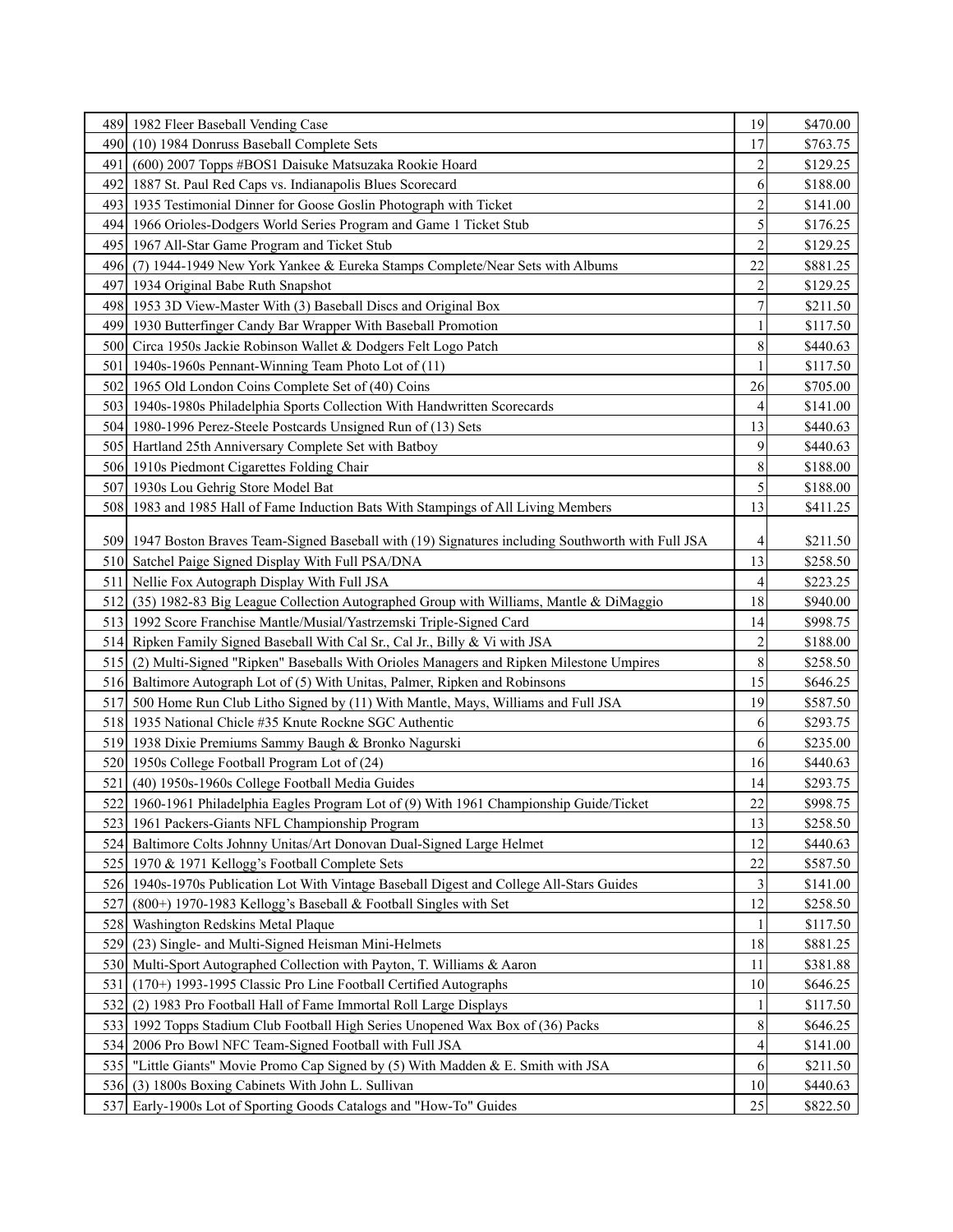|      | 538 1890s-1900s Vintage Sports Books Lot of (7)                                                  | 1                       | \$117.50   |
|------|--------------------------------------------------------------------------------------------------|-------------------------|------------|
|      | 539 1977 Original "The Greatest" Muhammad Ali Large Movie Poster & Lobby Card                    | 3                       | \$141.00   |
|      | 540 Manny Pacquiao Signed "Fight-Ready" Shorts with JSA                                          | 4                       | \$440.63   |
|      | 541   1948 Leaf Boxing Near Set (45/49)                                                          | 14                      | \$470.00   |
|      | 542 (3) 1951 Topps Ringside Uncut 16-Card Sheets                                                 | 15                      | \$282.00   |
|      | 543 1959-60 Parkhurst Hockey Wax Wrapper                                                         | 15                      | \$381.88   |
|      | 544 1969-70 Topps Basketball Rulers Near (22/23) & 1970 Kellogg's Baseball Complete (75/75) Sets | 23                      | \$705.00   |
|      | 545 (2) 1972-73 Icee Bear Basketball Complete Sets                                               | 11                      | \$258.50   |
|      | 546 1973 NY Knicks Championship Lithograph Signed by (7) HOFers with Full JSA                    | $\overline{\mathbf{c}}$ | \$246.75   |
|      | 547 1984 Boston Celtics Signed 16x20 Photograph with Full JSA                                    | 6                       | \$352.50   |
|      | 548 1965 Masters Tool Kit with (4) Practice Range Golf Balls                                     | $\overline{c}$          | \$129.25   |
|      | 549 (2) 1880s Allen & Ginter Albums With Napoleon and World Inventors                            | 8                       | \$270.25   |
|      | 550 Thomas Edison Signed Check with Full JSA                                                     | 17                      | \$705.00   |
| 5511 | (27) 1915 Movie Star Felt Pennants                                                               | 16                      | \$411.25   |
|      | 552 Original 1969 Woodstock Poster & Untorn 3-Day Ticket Framed Display                          | 18                      | \$558.13   |
|      | 553 1910 Notebook Covers Ty Cobb-SGC Authentic                                                   | 26                      | \$1,116.25 |
|      | 554 1910 Notebook Covers Christy Mathewson-SGC Authentic                                         | 31                      | \$1,116.25 |
|      | 555 [1910 Notebook Covers Honus Wagner-SGC Authentic                                             | 25                      | \$1,116.25 |
|      | 556 1910 Notebook Covers Nap Lajoie-SGC Authentic                                                | 15                      | \$499.38   |
|      | 557 1910 Notebook Covers Johnny Evers-SGC Authentic                                              | 7                       | \$211.50   |
|      | 558 1910 Notebook Covers Eddie Collins SGC Authentic-Only Graded                                 | 8                       | \$235.00   |
|      | 559 1910 Notebook Covers Clark Griffith SGC Authentic-Only Graded                                | 11                      | \$246.75   |
|      | 560 1910 Notebook Covers Roger Bresnahan SGC Authentic-Only Graded                               | 12                      | \$258.50   |
|      | 561 Mickey Mantle & Roger Maris 1961 Radio                                                       | 17                      | \$1,057.50 |
|      | 562 Baseball Memorabilia Lot of (9) With Triple Crown Bat and 1952 Dodgers Replica Jacket        | 4                       | \$258.50   |
|      | 563 1991 Topps Desert Shield Complete Set of (792) Cards with (128) Graded                       | 29                      | \$2,115.00 |
|      | 564 (5) Single-Signed Boston Red Sox Bats With Ramirez and Rice                                  | 9                       | \$470.00   |
|      | 565 (3) Multi-Signed 2004 Boston Red Sox Commemorative Bats With Ortiz and Ramirez               | 10                      | \$558.13   |
|      | 566 Hanley Ramirez 2006 Signed Game-Used Bat and Batting Gloves                                  | 12                      | \$440.63   |
|      | 567 Ryan Zimmerman 2006-2007 Game-Used Bat - PSA/DNA GU 9                                        | 6                       | \$381.88   |
|      | 568 Evan Longoria 2008 Game-Used Bat - PSA/DNA GU 9                                              | 11                      | \$528.75   |
|      | 569 (15) 1910 S74-2 Colored Silks with (4) Hall of Famers including Cy Young                     | 8                       | \$822.50   |
|      | 570 1970 & 1976 O-Pee-Chee Baseball Collection of (4800+)                                        | 23                      | \$2,115.00 |
| 5711 | (23) 1953-1979 New York Area Baseball Yearbooks with 1956 Yankees                                | 8                       | \$411.25   |
|      | 572 (23) 1960-1969 New York Mets & Yankees Programs & Tickets with Signed Stengel                | 10 <sup>1</sup>         | \$352.50   |
|      | 573 Johnny Damon Autographed Bill Lopa Gilcee on Canvas                                          |                         | \$470.00   |
|      | 574 (365+) 1970-71 Topps Basketball Singles with Maravich RC                                     | 15                      | \$440.63   |
|      | 575 1962 Topps Civil War News Rack Pack of (36) Cards                                            | 5                       | \$763.75   |
|      | 576 1936-1985 World Series Program Lot of (17)                                                   | 9                       | \$499.38   |
|      | 577 Large Joe DiMaggio Signed & Framed 25-1/2 x 35-3/4 Photograph with Full JSA                  | 13                      | \$411.25   |
|      | 578 1950 Topps Felt Back Darrell Royal (Yellow) - SGC 70                                         | 15                      | \$528.75   |
|      | 579 1959-1962 Washington Redskins Hartland Figurine                                              | 5                       | \$246.75   |
|      | 580 1968 Notre Dame "Man Faced" Bobblehead Doll                                                  | 5                       | \$188.00   |
| 581  | 1933 Sport Kings Gum Babe Didrickson - SGC 50                                                    | 19                      | \$558.13   |
| 5821 | (4) Sports Icons Signed FDC Cachets with DiMaggio (Full JSA) & Kuhn                              | 8                       | \$223.25   |
|      | 583   Muhammad Ali Single-Signed Baseball with Steiner COA & Full JSA                            | 15                      | \$470.00   |
|      | 584 1930-1935 Hubley Large 9" Dog Cast Iron Doorstop                                             | $\overline{c}$          | \$188.00   |
|      | 585 (4) 1930-1935 Hubley Cast Iron Spaniel/Terrier Doorstops & Banks                             | $\overline{\mathbf{3}}$ | \$199.75   |
|      | 586 (3) Lone Ranger Signed FDC Cachets & Cuts with (2) Clayton Moore—All JSA Certs               | $\overline{2}$          | \$129.25   |